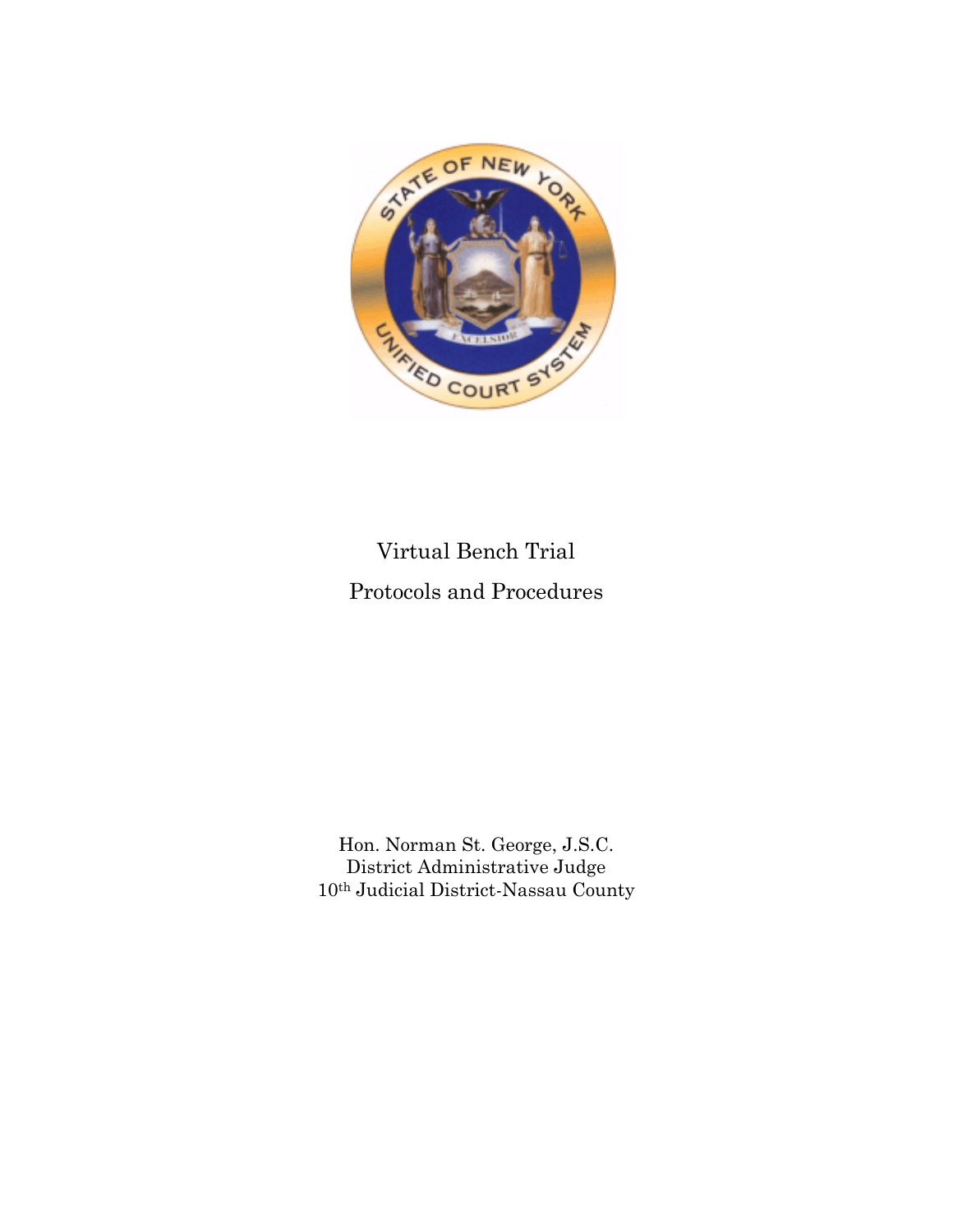### **TABLE OF CONTENTS**

| Exhibit C – Sample Defendant Waiver of In-Person Bench Trial Form |  |
|-------------------------------------------------------------------|--|
| and Sample Waiver Inquiry and Consent to a Virtual Bench Trial 31 |  |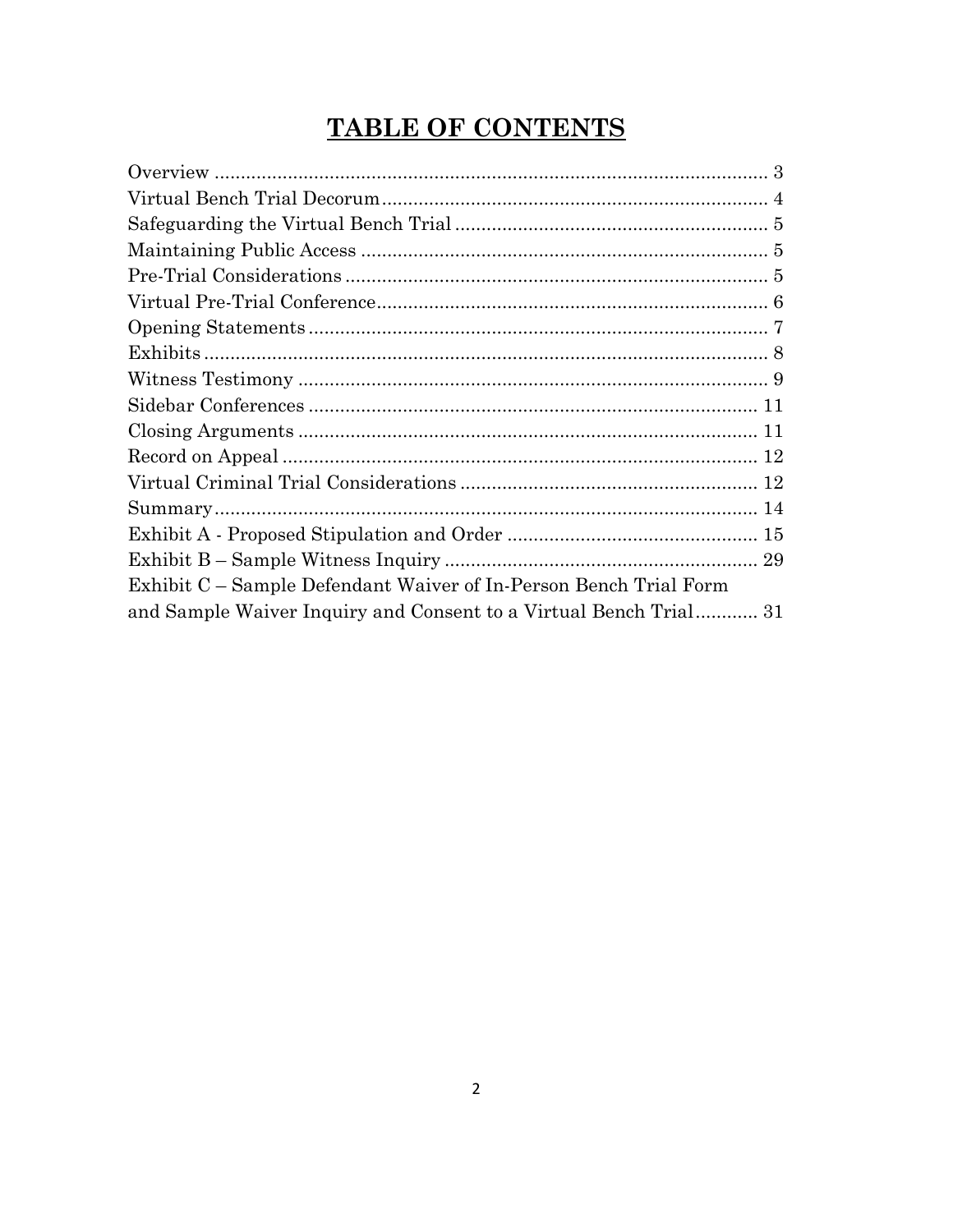#### *Overview*

The Covid-19 pandemic has required all Courts across New York State to innovate and adapt in order to continue to provide the effective and efficient administration of justice and Access to Justice for all Court users consistent with the highest standards of Chief Judge DiFiore's Excellence Initiative. Our Courts have uniformly transitioned to Microsoft Teams as a platform to conduct oral arguments on motions, preliminary/status/compliance/pre-trial conferences, hearings, A.D.R. settlement conferences, inquests, criminal arraignments, and pleas all by virtual means in order to ensure the safety and health of all Court users.

New York State Courts have also utilized Microsoft Teams to facilitate Virtual Bench Trials. Virtual Bench Trials are, in all respects, identical to In-Person Courtroom Bench Trials in terms of the format, content and formality. However, certain modifications are necessary regarding the presentation of testimonial, documentary, and physical evidence in order to safeguard accuracy and ensure reliability.

Although these modifications are generally applicable to all types of Virtual Bench Trials in the various Courts, each Court should adapt the foregoing to their specific needs, requirements, and concerns. Included herein is a separate section that specifically addresses Virtual Criminal Bench Trial considerations. A Proposed Stipulation and Order for the parties to review and sign prior to the commencement of a Virtual Bench Trial is attached hereto as "Exhibit A".

The following guide demystifies the proceedings and presents a simple and practical roadmap to conducting a Virtual Bench Trial. It also informs all participants on what to expect. This guide has truly been a collaborative effort. These materials represent a collection of the Best Practices from all of the Judicial Districts throughout the State. We thank all of the Administrative Judges, the Presiding Judge of the Court of Claims, the Supervising Judges, the Trial Judges, the Bar Associations, the District Attorneys, the Public Defenders, and the Lawyers who contributed their suggestions, comments, and concerns to this compilation. Special Thanks to Chief Judge Janet DiFiore, Chief Administrative Judge Lawrence Marks, Deputy Chief Administrative Judge Vito Caruso, Deputy Chief Administrative Judge George Silver, and Deputy Chief Administrative Judge Edwina Mendelson for their outstanding leadership, assistance, and guidance throughout these difficult times.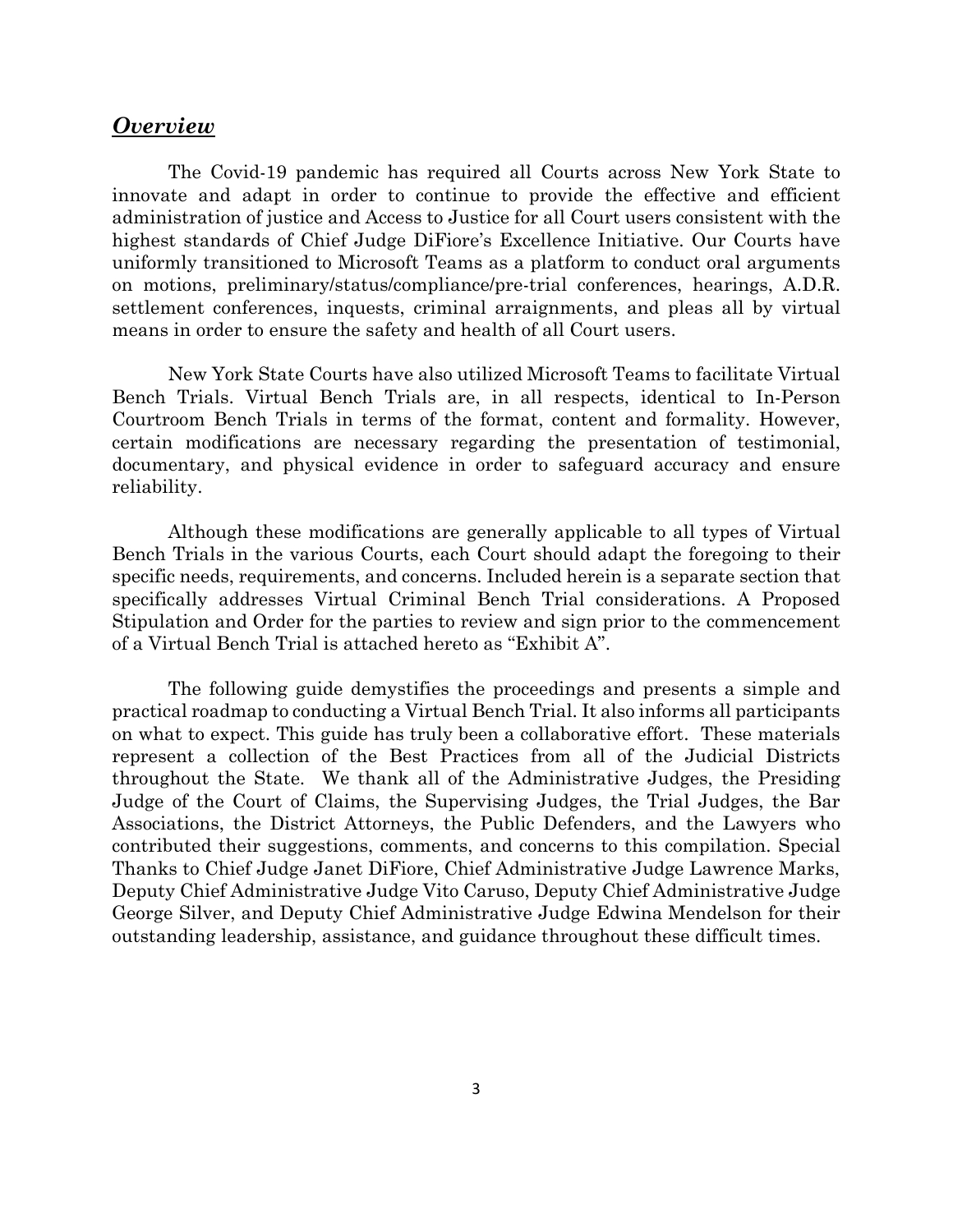#### *Virtual Bench Trial Decorum*

All participants shall recognize that a Virtual Bench Trial is a formal proceeding. Thus, all evidentiary rules and principles that guide In-Person Courtroom Trials remain applicable. Of equal importance are the disciplinary rules and requirements of civility amongst lawyers and litigants alike. Judges' Part Rules and procedures regarding the conduct of an In-Person Courtroom Trial should be followed to the extent practicable. All participants are to have proper attire, there should be no consumption of food or drink or smoking during the proceedings.

Judges, attorneys, witnesses, and participants should appear via both video and audio with their cameras always on and operational unless otherwise instructed. Counsel and witnesses are to attend the Virtual Bench Trial from quiet and appropriate locations without background distractions. All participants shall use best efforts to eliminate all visual and auditory distractions. All parties must display their actual backgrounds, which should always remain professional and dignified. The use of virtual backgrounds should be prohibited (blurred backgrounds may be considered if appropriate). As in In-Person Courtroom proceedings, only one person may speak at a time. When present, the Court Reporter (or FTR recording device where appropriate) is required to take down an accurate contemporaneous record of the proceeding. Therefore, participants shall not speak over one another and there should be no colloquies between Counsel during the Virtual Bench Trial. Nonspeaking participants should always activate the mute microphone function.

Any and all objections must be made audibly. In addition, Counsel should physically raise their hands and/or use the "raise hand" function in Microsoft Teams. Once objections are resolved by the Court, exceptions will be duly noted on the record.

At any time during the proceeding, Counsel may request that the Virtual Bench Trial be paused to allow Counsel to consult with his/her client. If Counsel and the client are in different locations, the Court may permit the use of the Breakout Room feature on Microsoft Teams to facilitate this discussion. Upon a pause of the Virtual Bench Trial the Court should direct all parties to remain on mute and disable video; leave the Virtual Bench Trial and rejoin at a time certain; or provide other appropriate instructions to ensure that ex-parte communications among the Court, attorneys, parties and witnesses do not take place.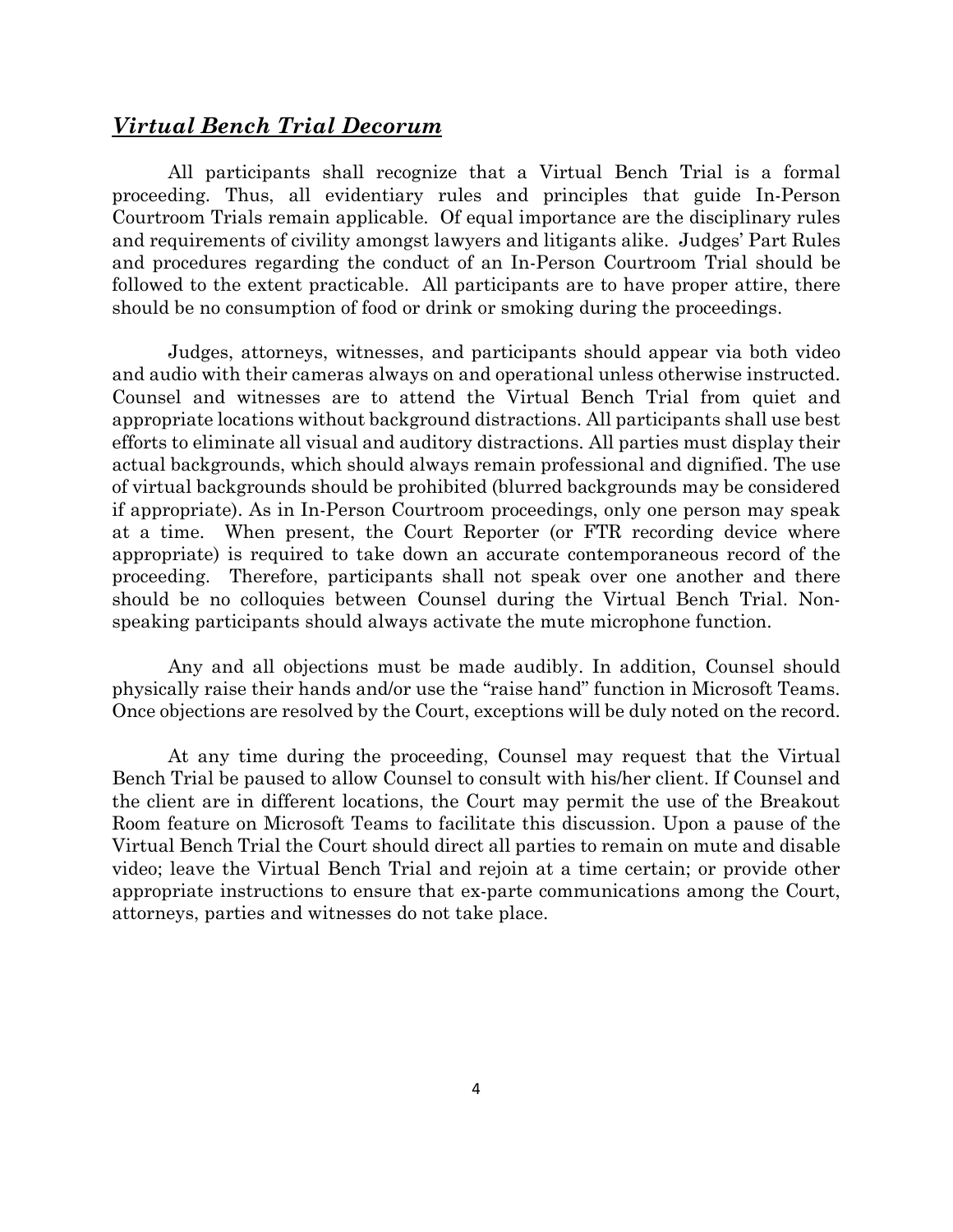#### *Safeguarding the Virtual Bench Trial*

Virtual Bench Trials will be conducted via Microsoft Teams under the control of Court personnel. Since Microsoft Teams is a video-conferencing platform that transmits over the Internet, Court technology personnel have taken extensive measures to ensure the security of the platform. It is incumbent that all participants involved in the Virtual Bench Trial be instructed not to allow any non-participant or third party to gain unapproved entry to the Virtual Bench Trial. In addition, parties should be strongly encouraged to attend the Virtual Bench Trial via a secure password protected Internet connection, not a public WiFi connection.

Technical difficulties during the Trial may occur. Counsel, parties, and witnesses should exchange back-up contact information, such as cell phone numbers and/or e-mail addresses, with the Court prior to the Virtual Bench Trial and discuss a protocol on how to reconnect in case the Virtual Bench Trial itself or a party is disconnected, or other technical issues arise. If appropriate, the contact information for technology support should also be shared. All participants should immediately notify the Court if it appears anyone has dropped from the Virtual Bench Trial. At all times the Court will immediately take such steps as appropriate to ensure the fairness and integrity of the proceedings. The parties are expected to work cooperatively and professionally with the Court and with each other to resolve any technical issues that arise.

#### *Maintaining Public Access*

The Virtual Bench Trials should be live-streamed, both audio and video, to ensure public access. (Note, the live stream should be paused during bench conferences and other off the record discussions). In addition, upon specific application, the press and members of the public can be provided with a restricted Microsoft Teams link. Arrangements can also be made for remote access to the Virtual Bench Trial from a courthouse location where ample social distancing can be assured. Each of the Courthouses already have Kiosks set up for this purpose. To the extent possible, any live-streams and Microsoft Teams link should include a notice/banner prohibiting recording of the proceedings.

#### *Pre-Trial Considerations*

Since Virtual Bench Trials will be conducted using the Microsoft Teams platform, Judges presiding over Virtual Bench Trials must be familiar with the Microsoft Teams platform and should ensure that their staff and Courtroom Clerks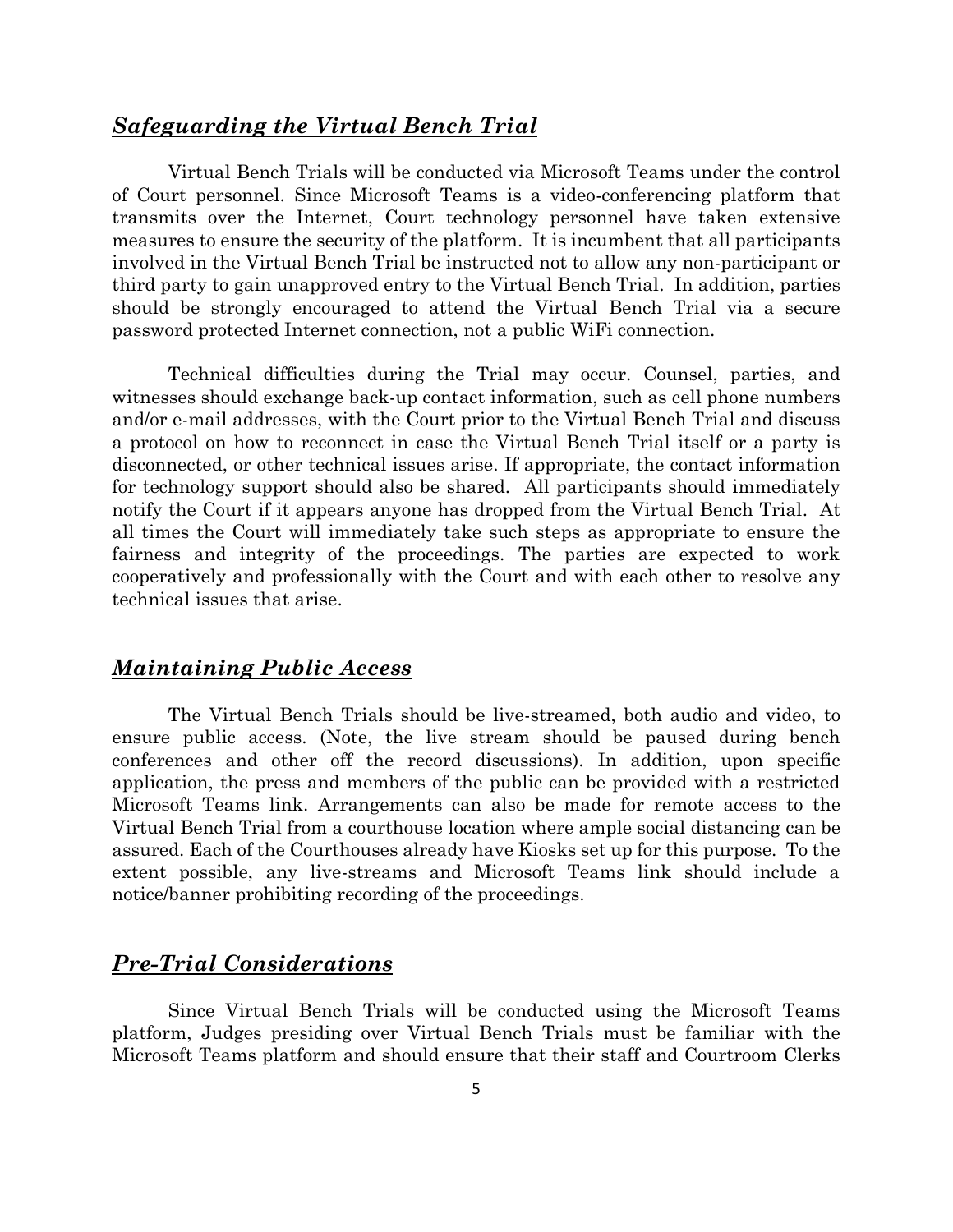are familiar with the platform. A Courtroom Clerk must be present during all stages of the Virtual Bench Trial with audio and video connections in working order.

In selecting cases for a Virtual Bench Trial, it is recommended that Judges initially begin with cases that involve a single Plaintiff, a single Defendant, and a modest number of witnesses. Cases that are more complex, are anticipated to require weeks to complete, or where the testimony of a minor is required should be considered after the presiding Judge has already conducted some straightforward Virtual Bench Trials.

Once a case has been selected for a Virtual Bench Trial, the attorneys and the litigants must stipulate in writing to waive a Jury Trial (where authorized), and proceed via Virtual Bench Trial. Judiciary Law 2-b(3) provides inherent power and broad discretion to Courts to employ innovative procedures where necessary "to carry into effect the powers and jurisdiction possessed by it." Although this arguably authorizes a Court to proceed with Virtual Bench Trials (in Civil matters) without the consent of the parties, best practices recommend having the parties stipulate to the Virtual Bench Trial. Following the parties' execution of the written Stipulations, the Stipulations should be made part of the record at Trial as a Court Exhibit.

In cases where one of the litigants is proceeding Pro se, the Court must make proper inquiry concerning the Pro se litigant's ability to access the required computer hardware, the Microsoft Teams platform, and the Internet. Should the Pro se litigant advise the Court that he/she is not able to access the Virtual Bench Trial through appropriate means, the Court should work with its Clerk's Office or the Court's Help Center to provide the Pro se litigant with a safe, confidential, socially distanced environment at the Courthouse or other facility where the Pro se litigant may access and participate in the Virtual Bench Trial. Most Courts already have Pro se Kiosks available in the various Courthouses for this purpose.

#### *Virtual Pre-Trial Conference*

The Court should conduct a Virtual Pre-Trial Conference at least seven (7) to ten (10) days prior to the commencement of the Virtual Bench Trial. During the Pre-Trial Conference, the Court will address and resolve all issues regarding Exhibits, witnesses, demonstratives to be used at Trial, and Motions *In Limine.*

Prior to the Virtual Pre-Trial Conference, Counsel for the parties must confer with each other and make a good faith effort to agree on Exhibits that will be offered into evidence without objection and the redaction of such Exhibits as necessary. The parties must electronically submit agreed upon Exhibits and objections to the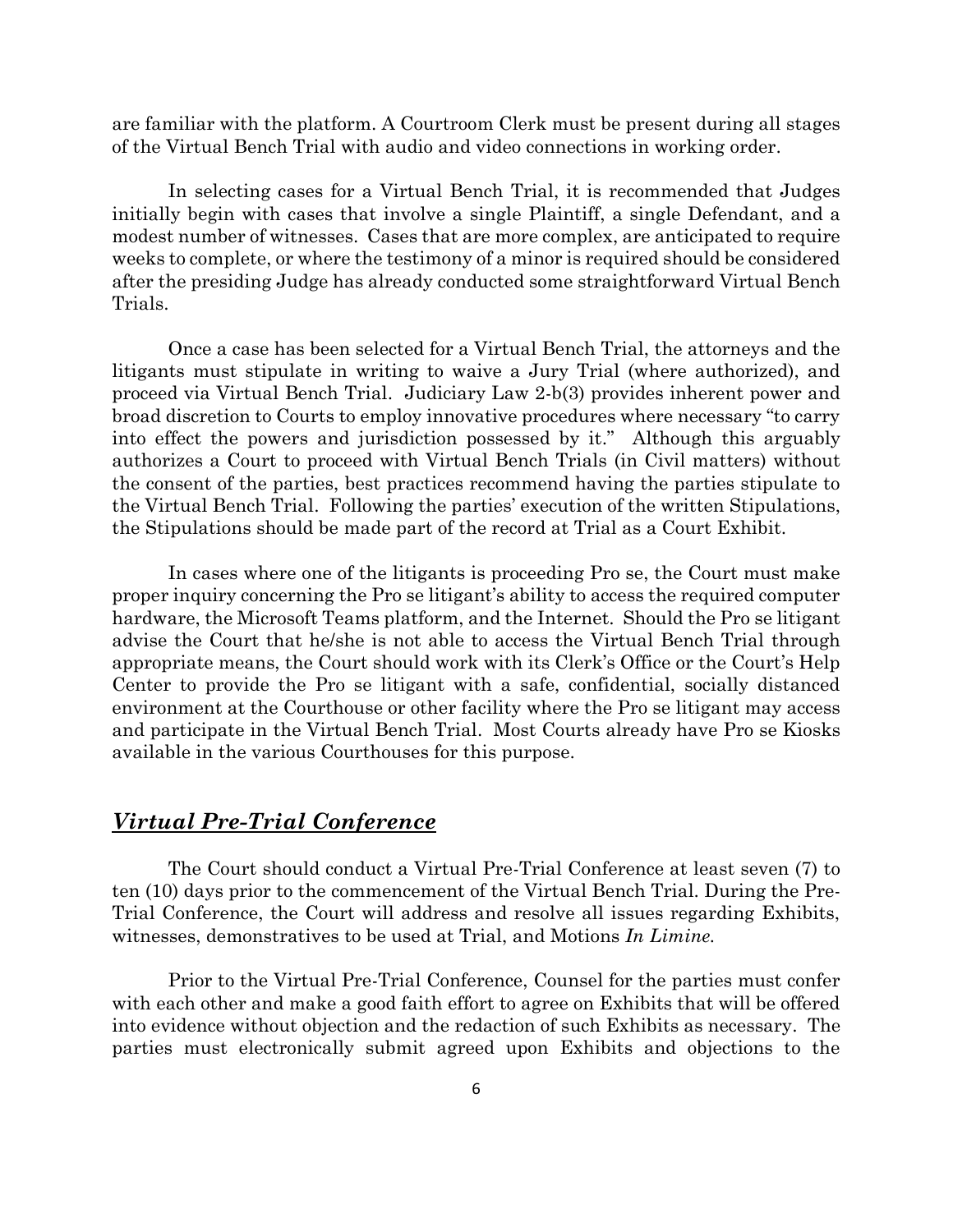introduction of Exhibits to the Court (at an e-mail address designated by the Court) at least forty-eight (48) hours prior to the Virtual Pre-Trial Conference. The Court will hear arguments on any objections during the Virtual Pre-Trial Conference and will rule on the objections to the contested Exhibits at the earliest possible time before the Virtual Bench Trial commences.

Counsel must confer with each other regarding the witnesses to be called and the order that they will be called prior to the Virtual Pre-Trial Conference. The parties must electronically submit agreed upon Witness Lists and objections to the calling of witnesses to the Court (at an e-mail address designated by the Court) at least forty-eight (48) hours prior to the Virtual Pre-Trial Conference. The Court shall expeditiously resolve all disputes related to the calling of witnesses prior to the commencement of the Virtual Bench Trial. The Court can continue to issue "So Ordered" subpoenas to secure the attendance of witnesses as may be requested by Counsel.

Similarly, all Motions *In Limine* should be made to the Court at least seven (7) to ten (10) days prior to the commencement of the Virtual Bench Trial. Motions *In Limine* will be discussed during the Virtual Pre-Trial Conference. As soon as possible before the Virtual Bench Trial, the Court will determine and expeditiously advise the parties which Motions *In Limine* will be resolved Pre-Trial and which motions will be referred to the Virtual Bench Trial.

Counsel are encouraged to stipulate to factual and evidentiary matters to the extent possible. Litigants should consider whether to stipulate in advance to waive the right to make a prima facie motion, motion for a directed verdict, to set aside the verdict and any other post-trial motions.

In Family Court or other Courts where the Family Court Act or other Acts and statutes mandate an immediate Hearing/Trial, the time requirements regarding the exchange of Trial Exhibits and Witness lists contained herein shall be modified accordingly or eliminated.

#### *Opening Statements*

Prior to the commencement of the Opening Statements, Counsel must confer with each other and make a good faith effort to agree upon any demonstratives to be used during the Opening Statement. The Court should be advised of the use of demonstratives during the Virtual Pre-Trial Conference. At a time to be specified by the Court, Counsel should e-mail the Court (at an e-mail address designated by the Court) copies of the demonstratives to be used in the Opening Statements for the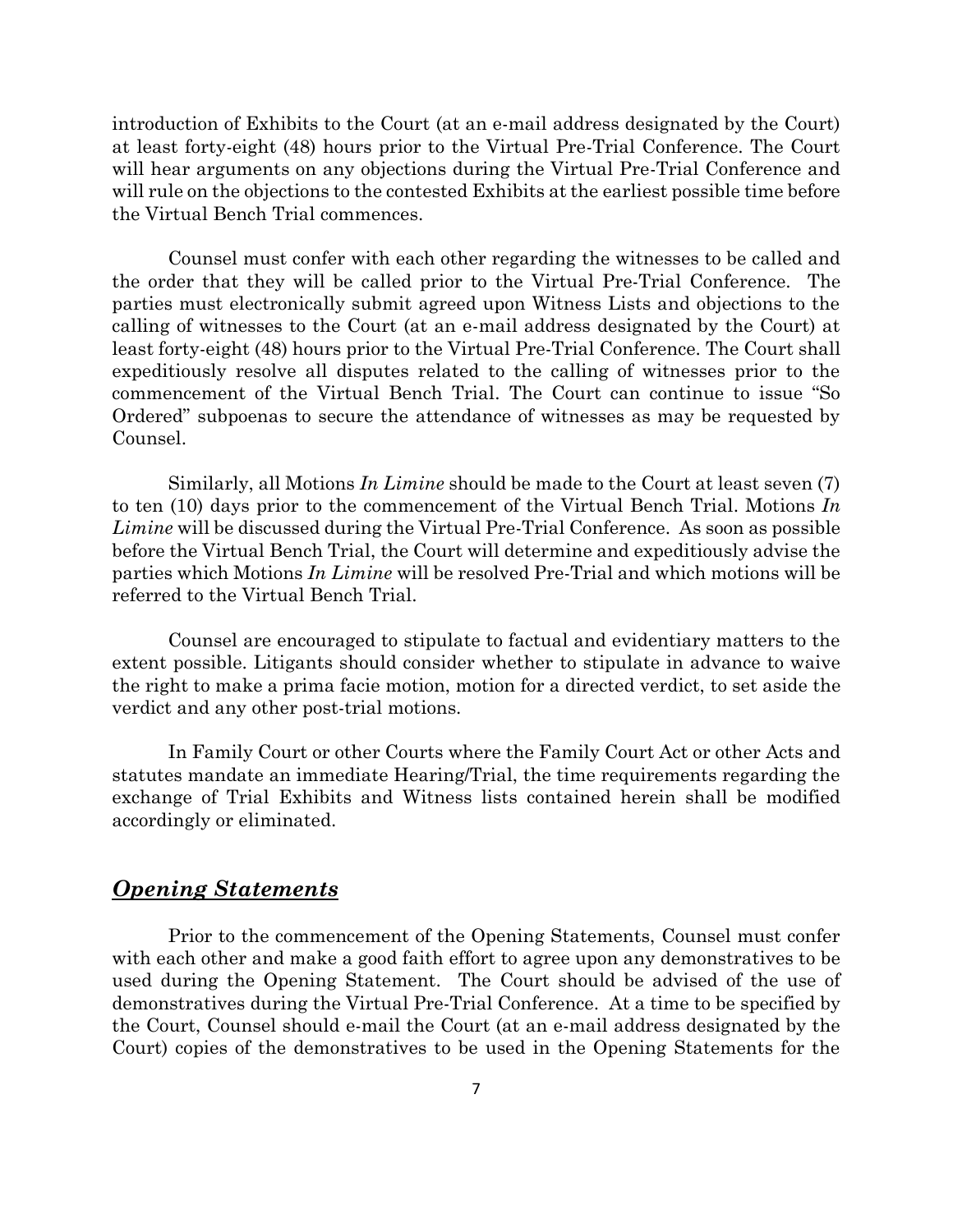Court's approval. Upon Court approval, Counsel may e-mail demonstratives to the Court Reporter for inclusion in the official record.

The Court will allow Counsel to use the "share screen" function in Microsoft Teams to display Court-approved demonstratives during Opening Statements.

#### *Exhibits*

The Exhibits to be used at the Virtual Bench Trial should be submitted electronically to the Court (at an e-mail address designated by the Court), all Counsel, and the Court Reporter at a date and time to be directed by the Court. All Exhibits of more than one (1) page must be "Bates Stamped" in order to prevent any confusion as to which page of the Exhibit is being referred to. With the Courts approval, other pagination methods may be used. Once agreed to by the parties and approved by the Court, Counsel introducing the Exhibits must pre-mark them for identification prior to the Virtual Bench Trial. The Exhibits of Plaintiff/Petitioner/People shall be marked with numbers and the Exhibits of Defendant/Respondent/Defense shall be marked with letters.

If an Exhibit to be presented is something other than a document (i.e., a physical object), it must be submitted to the Court no less than fifteen (15) days prior to the Virtual Pre-Trial Conference. All Counsel, the parties and prospective witnesses will have an opportunity to view and photograph the physical Exhibit prior to the Virtual Pre-Trial Conference by appointment with the Court. Prior to the Virtual Pre-Trial Conference, Counsel for the parties must confer with each other and make a good faith effort to agree on the physical Exhibits that will be offered into evidence without objection. The parties must electronically submit a list of agreed upon physical Exhibits and objections to the introduction of the physical Exhibits to the Court (at an e-mail address designated by the Court) at least forty-eight (48) hours prior to the Virtual Pre-Trial Conference. The Court will hear arguments on any objections during the Virtual Pre-Trial Conference and will rule on the objections to the contested physical Exhibits at the earliest possible time before the Virtual Bench Trial commences. The parties may stipulate, or the Court may Order that a photograph or video of the physical Exhibit be used during the Virtual Bench Trial.

During the Virtual Bench Trial, where an Exhibit is offered into evidence and a proper foundation has been established, the Court will direct that the Exhibit be marked into evidence by the Court Reporter. The Court Reporter will make the appropriate notation of the admission on his/her copy of the Exhibit and properly notate the record. In Courts using a FTR recording device, the Courtroom Clerk will accomplish same.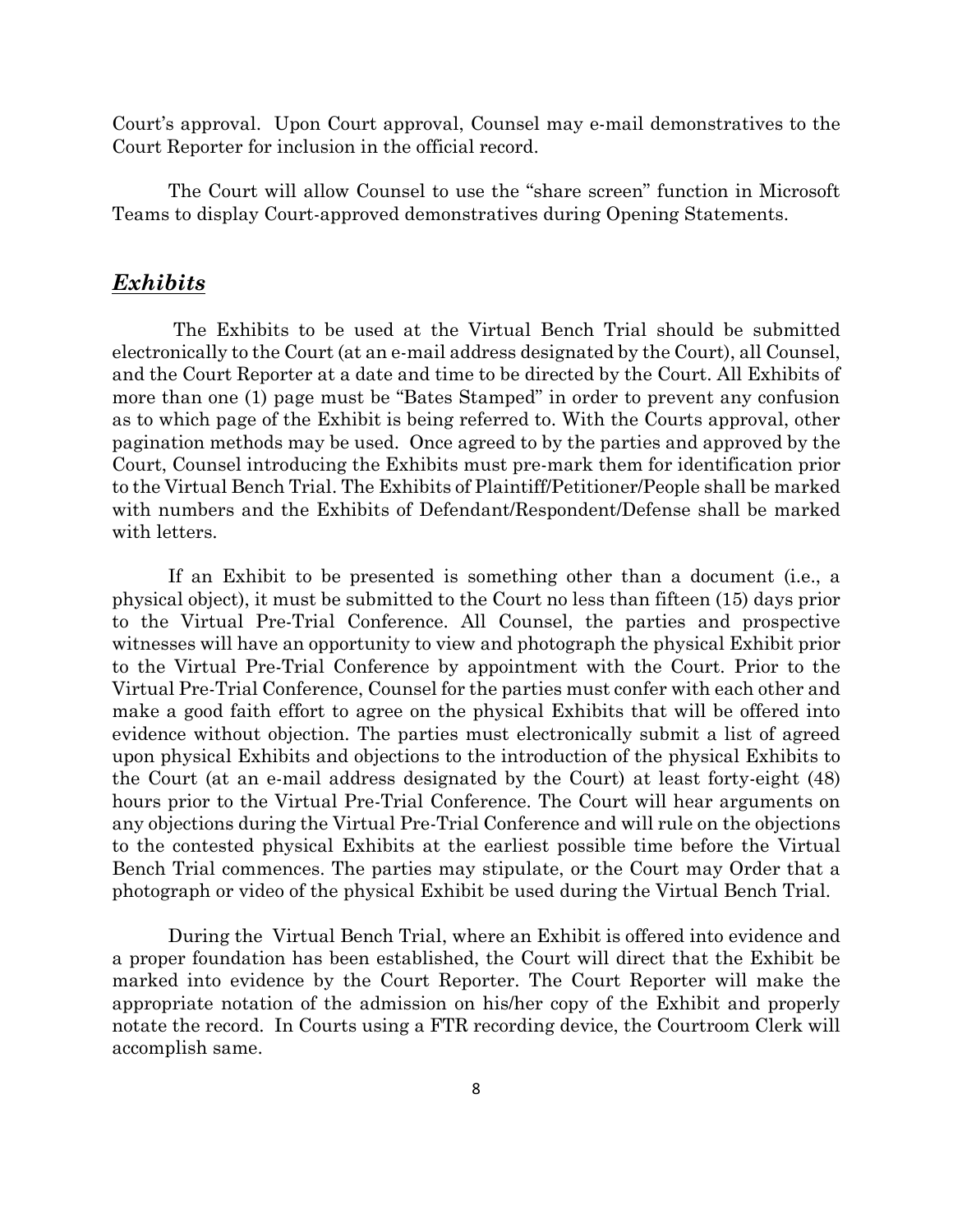In the event that an Exhibit is altered in any way during the Virtual Bench Trial (*e.g.*, written upon, highlighted, marked, enhanced, reduced/enlarged and/or zoomed in upon), the Exhibit will be saved at the time of the alteration and exchanged electronically with the Court and all Counsel in "actual size" immediately or as soon as practicable following the alteration of the Exhibit. The Exhibit will be exchanged in the same orientation, scale, and color format as altered during the Virtual Bench Trial.

Exhibits received into evidence shall be retained or returned pursuant to the Court's current procedures for retention/return of Exhibits.

#### *Witness Testimony*

The names, e-mail addresses and back-up telephone numbers of all prospective witnesses expected to be called during the course of the Virtual Bench Trial must be furnished to the Court at the Virtual Pre-Trial Conference. If any of the witnesses or the parties need a language interpreter, the Court must be advised accordingly at the Pre-Trial Conference so appropriate arrangements can be made. The Court will send the witness(es) the access link to Microsoft Teams for the Virtual Bench Trial. Counsel shall instruct all witnesses that they are to log onto the proceeding at the time of the commencement of the daily session and remain in the Microsoft Teams "lobby" area until called as a witness and admitted by the Court into the Virtual Bench Trial Courtroom. Alternatively, the Court can establish various login times for each witness which is at least a half hour before their testimony times.

Absent extenuating circumstances discussed with the Court in advance, all witnesses must give testimony with both audio and video on and operational. It is strongly recommended that Counsel and his/her witnesses run a test using the Microsoft Teams platform prior to the scheduled trial date.

Prior to their testimony, all witnesses must be instructed by Counsel, and should be admonished by the Court, that any recording of the Virtual Bench Trial by any individual other than the official Court Reporter (or FTR recording device where appropriate) is strictly prohibited. Any unauthorized recording of the Virtual Bench Trial shall be considered a violation of the Court's Order.

Witnesses must be instructed by Counsel, and should be admonished by the Court, that written or oral communications of any kind, via electronic means or otherwise, between a witness or party and Counsel for the witness during the Virtual Bench Trial testimony is strictly prohibited. Communications between the witness and Counsel shall be restricted as if the Virtual Bench Trial were being conducted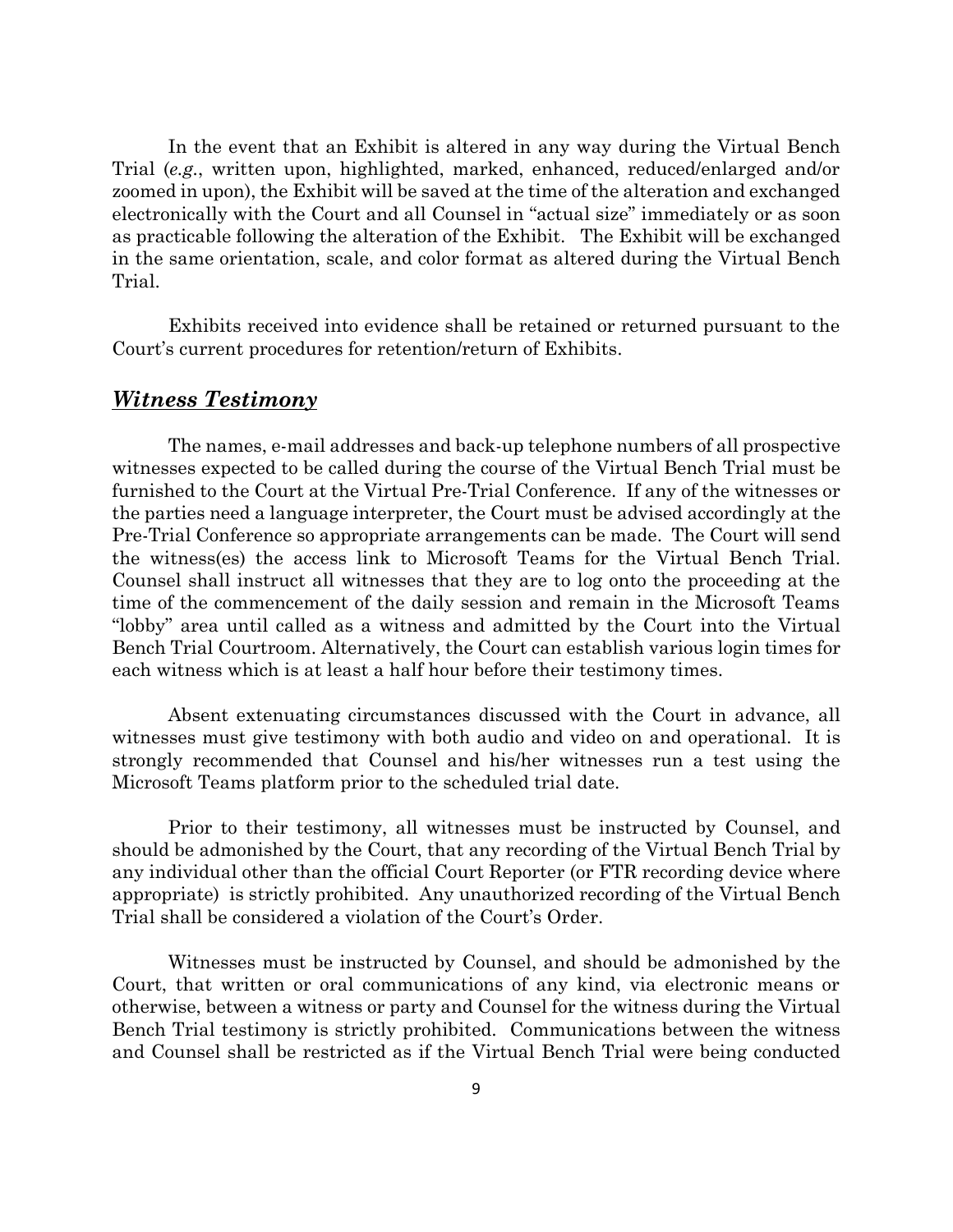In-Person. Counsel and parties may not speak with a witness until the witness's testimony has been completed. Counsel must ensure that a remote witness is not being coached, assisted, or signaled in any way.

Witnesses must be instructed by Counsel, and should be admonished by the Court, that they are not permitted to read or refer to any Exhibit, image, document, or other writing of any kind (*e.g*., notes, e-mails, texts, pdf's, or digital communications of any kind) during their Virtual Bench Trial testimony other than Exhibits, images, documents or other writing provided to them by Counsel in the course of direct or cross examination. In addition, there shall be no information available to the witness whether written or otherwise out of the sight of the Court. There shall be no other computer monitor, screen, TV screen, cell phone or the like in the room wherein the witness is testifying. The room that the witness is testifying from shall be displayed to the Court and all Counsel prior to the testimony beginning and periodically thereafter. Any document or other writing which the witness is permitted to refer to shall be published to the computer's camera being used by the witness.

Witnesses must be instructed by Counsel, and should be admonished by the Court, that no other individual may be present, either physically or electronically, in the same room as the witness or so near the witness as to be seen and/or heard by the witness. The witness should be advised, where appropriate, that exceptions can be made for individuals who are not a witness to the events under consideration at the Virtual Bench Trial if they are present only to assist the witness in the use of the computer equipment/camera or because the witness requires physical assistance due to a medical condition. The presence of any such party or person must be disclosed to the Court, all parties and their Counsel, and the Court Reporter. Once disclosed, the Court Reporter shall note the presence of the third party on the record. Additionally, identification of the individual should be presented on the record.

It is strongly recommended that the Court confirm with all witnesses all instructions given by Counsel.

Counsel who calls the witness for Direct Examination is responsible for ensuring the witness has a suitable location and access to suitable computer equipment and screen(s) that are necessary for the visual and audio nature of the proceedings and Exhibits/images shared, including the ability to highlight a document or alter it. It is important that where possible all witnesses have a substantially similar computer screen in both size and quality so that when an Exhibit is shown to them the witness shall each have the benefit of seeing the image on the screen in the same way. Unless specifically authorized by the Court in advance, witnesses shall not be permitted to testify from a cell phone, whether through the phone's camera and video features or via calling in to the Virtual Bench Trial. All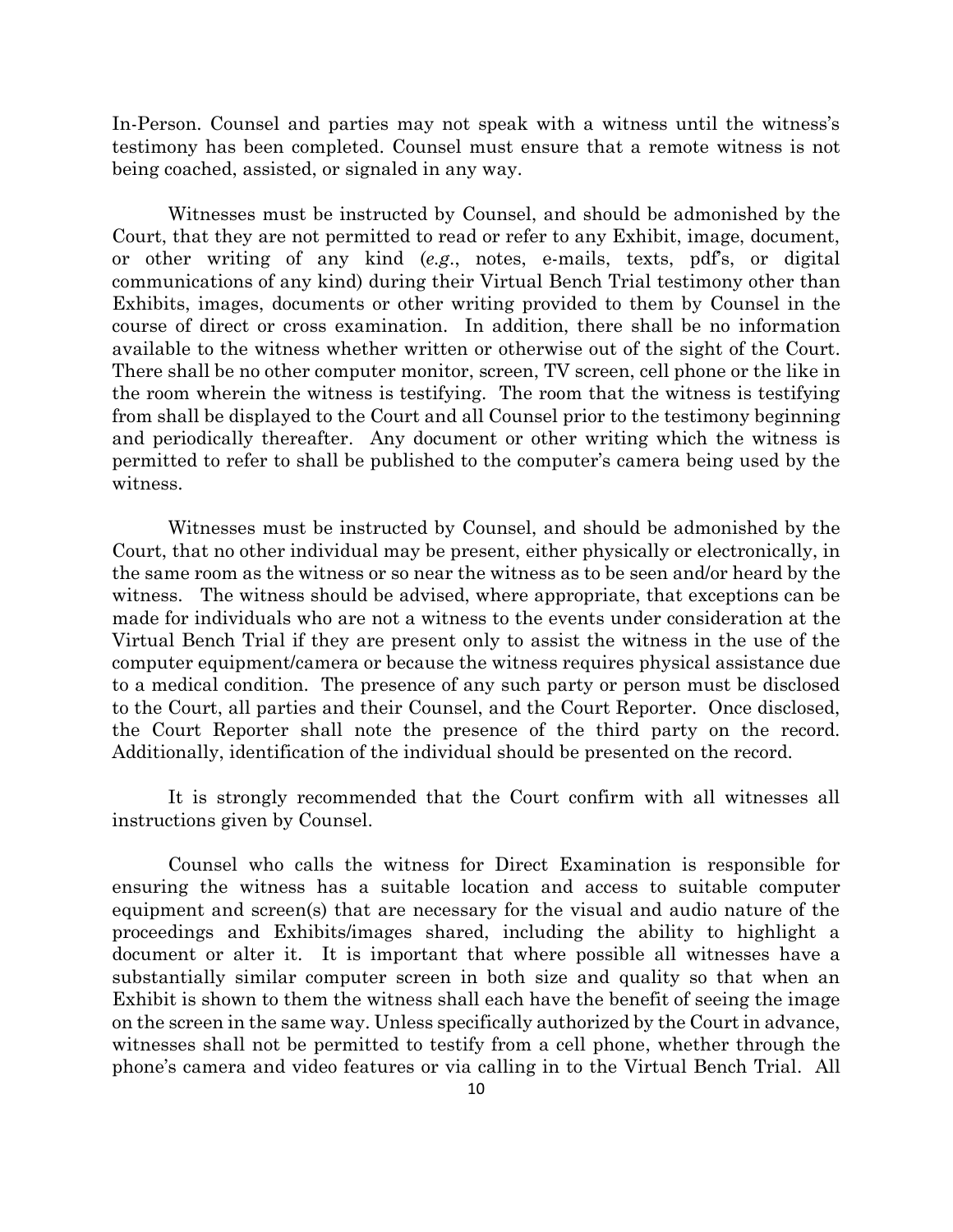witnesses must appear on camera and be easily seen for the purpose of assessing credibility. A sample pre-testimony Witness Inquiry is attached hereto as "Exhibit B".

The Court, Court Reporter, Counsel, witnesses, and parties shall be in separate/remote locations participating via Microsoft Teams. Should a participant in the Virtual Bench Trial, including Counsel, choose to be in the same location as another participant, Counsel shall have a separate camera available for each individual so that the Court can see Counsel and all participants at all times simultaneously. Participants should not share the same camera or screen. No one participating in the Virtual Bench Trial should be off screen or turn their computer camera off without the express prior permission of the Court.

The Court Reporter, who must be physically located in the State of New York, will swear in the witnesses. In the event that a FTR recording device is being used, the Courtroom Clerk will swear in the witness. The identity of the witnesses must be confirmed prior to the administration of the Oath. Any objection to the administration of the Oath should be waived. Regarding witnesses that are testifying from an out of state location, Counsel should consider waiving the requirement, where appropriate, that the witness be sworn by an official located in the State in which that witness is present.

#### *Sidebar Conferences*

Should the need arise for any reason and at any time during the course of the Virtual Bench Trial, for Counsel and the Court to confer on any objections or any other matters, the Court may make use of the Breakout Room feature on Microsoft Teams so that the witness is not privy to the sidebar discussion. The Courtroom Clerk will remain on the main link to monitor the witness. Alternatively, the Court can direct that a cell phone conference call occurs with all parties muting their audio on the Microsoft Teams platform.

#### *Closing Arguments*

As with Opening Statements, it is recommended that Counsel confer and make a good faith effort to agree upon the use of any demonstratives during Closing Arguments prior to the Virtual Pre-Trial Conference. Any needed changes or additions to the demonstratives that may be required based upon the Virtual Bench Trial testimony or other factors must be approved by the Court prior to use and should be discussed during a Virtual Pre-Summation Conference. At a time specified by the Court, Counsel should e-mail the Court (at an e-mail address designated by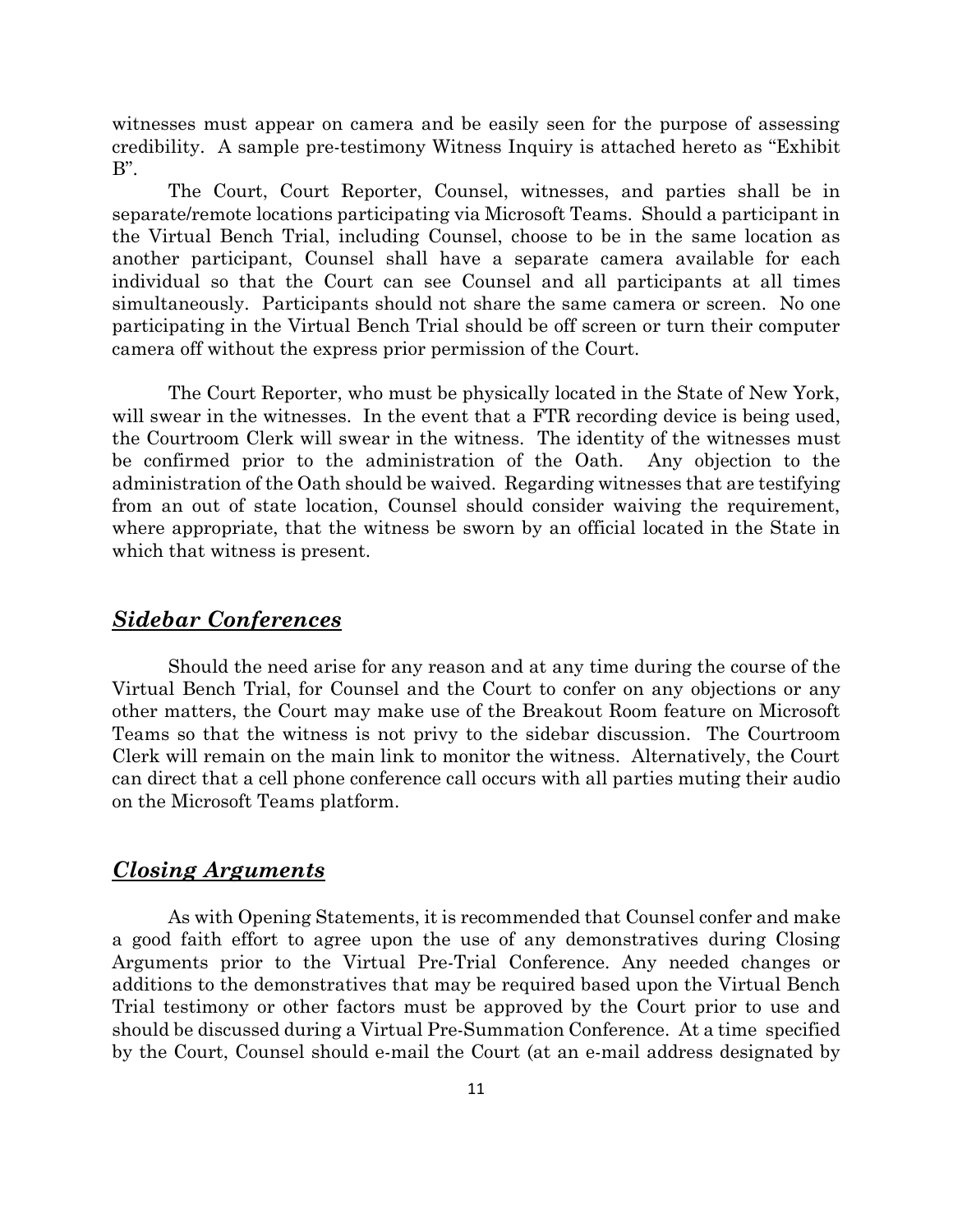the Court) copies of any demonstratives to be used in the Closing Arguments for the Court's approval. In addition, during the Pre-Summation Conference the Court will discuss with Counsel the form of the Court's Verdict.

#### *Record on Appeal*

Only the official transcript of the Virtual Bench Trial as taken down by the Court Reporter, or FTR recording device where appropriate, including Exhibits marked into evidence, shall constitute the record for appeal.

#### *Virtual Criminal Bench Trial Considerations*

The Virtual Criminal Bench Trial should be conducted in the order required by the Criminal Procedure Law. Other than the following considerations, the general Virtual Bench Trial Protocols and Procedures contained herein apply to Virtual Criminal Bench Trials.

The additional considerations for Virtual Criminal Bench Trials are essential to protect the Constitutional rights of a Defendant. A Virtual Criminal Bench Trial may only proceed with the consent of the Defendant and his/her Counsel. Accordingly, it is recommended that all parties make an In-Person appearance prior to commencement of the Virtual Criminal Bench Trial for the express purpose of obtaining the Defendant's consent to proceed with a Virtual Criminal Bench Trial.

Initially, the Court must, on the record, explain to the Defendant that he/she would be waiving their right to a Jury Trial. The Defendant must waive that right In-Person and on the record and must also execute a Waiver of Jury Trial in writing. This form, once executed by the Defendant, is to be made a Court Exhibit.

Following the Waiver of the Jury Trial, the Court must explain to the Defendant that he/she has the right to an In-Person Trial, and, that he/she would also be waiving that right. The Court should instruct the Defendant on how the Virtual Criminal Bench Trial would be conducted. The Defendant, Defendant's Counsel and the People must state, on the record, that they are waiving an In-Person Bench Trial and consenting to a Virtual Criminal Bench Trial. All parties must execute the Waiver of In-Person Trial/Consent to a Virtual Bench Trial Form. This form, once executed by the parties, is to be made a Court Exhibit. Attached as "Exhibit C" is a Sample Waiver of In-Person Criminal Bench Trial Form with a Sample Inquiry.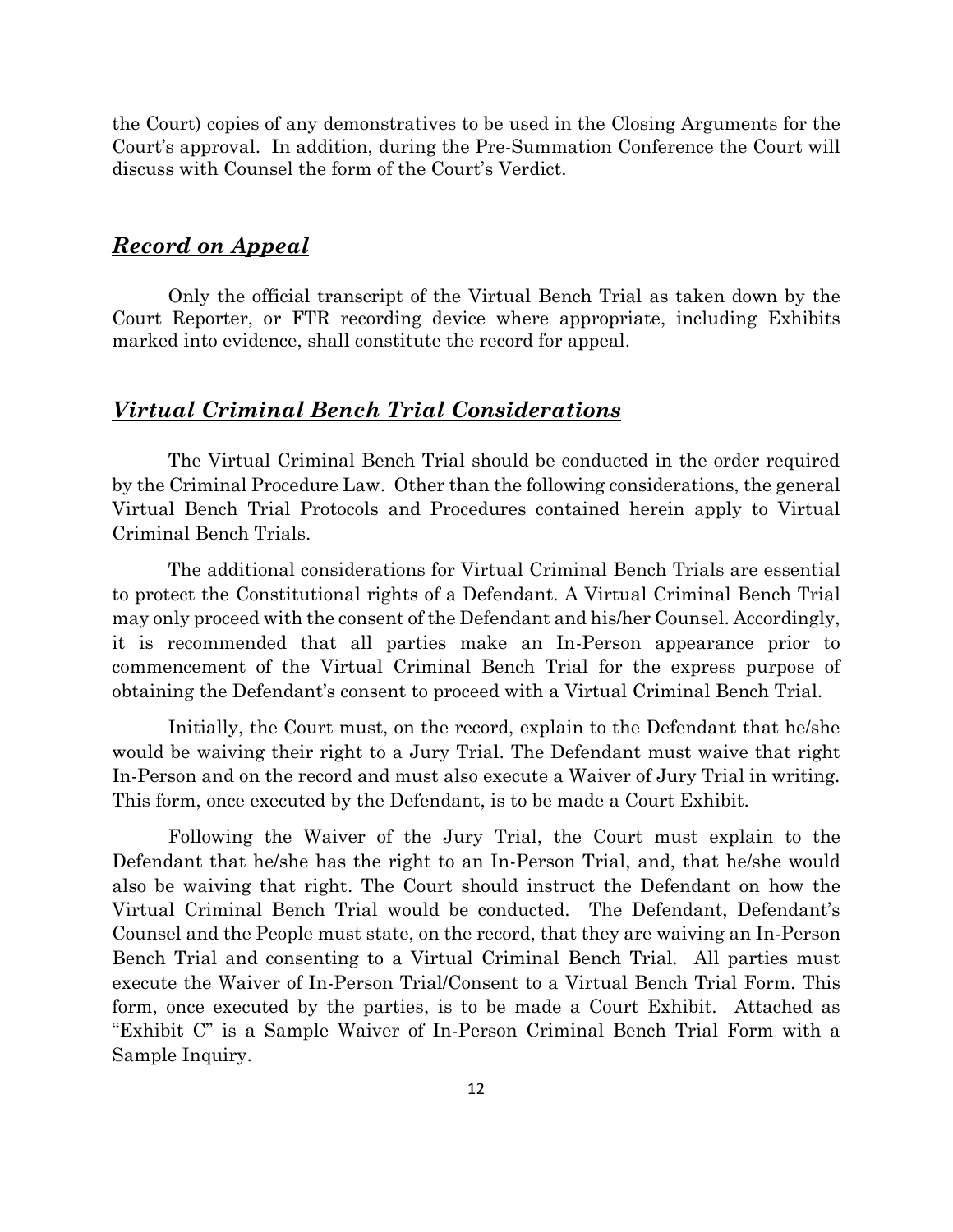Having obtained the necessary consents to proceed virtually, it is recommended that the Court conduct an In-Person Pre-Trial Conference. During the conference, it is recommended that all documentary evidence be pre-marked and inspected by the parties to accommodate the virtual exchange of Exhibits during the Virtual Criminal Bench Trial. With regard to physical evidence, the Court shall encourage the parties to make a good faith effort to stipulate to physical evidence being entered into evidence on consent, in advance, wherever possible. If possible, any chain of custody issues regarding physical evidence should be determined in advance of the Virtual Criminal Bench Trial. A Stipulation should be agreed upon to allow the documents to be displayed through Microsoft Teams and, once properly authenticated, entered into evidence during the Virtual Criminal Bench Trial. The provisions related to physical Exhibits referred to above should also be followed in Virtual Criminal Bench Trials.

On the first day of the Virtual Criminal Bench Trial, Defendant should again state on the record that he/she is waiving an In-Person Trial, consenting to a Virtual Criminal Bench Trial, and acknowledging that he/she signed the waiver of the right to an In-Person Trial and consents to a Virtual Criminal Bench Trial.

With regard to the Defendant's identification, to the extent that it is an uncontested issue, a Stipulation to that effect should have been reached prior to the commencement of the Virtual Criminal Bench Trial. If the Defendant's identification is a contested issue and the Defendant is wearing a face covering for health reasons during the Virtual Criminal Bench Trial (either due to proximity with Corrections' staff, if incarcerated, or because otherwise necessary), appropriate steps must be taken during the Virtual Criminal Bench Trial to permit the complaining witness to identify the Defendant during their testimony. Arrangements may be made in advance to have the Defendant lower his/her face covering during the identification process.

Of greatest significance during a Virtual Criminal Bench Trial is that a mechanism must be in place to ensure that Defense Counsel and the Defendant are able to privately confer and communicate at all times – before, during, and at the conclusion of the Virtual Criminal Bench Trial. Counsel and the Defendant should be permitted to meet using the Microsoft Teams Breakout Room feature during breaks or at any time requested. Regarding the need for real time conversations, Counsel and the Defendant may use cell phone audio or text communications with headphones. Provisions for such communications should be established during the In-Person Pre-Trial Conference.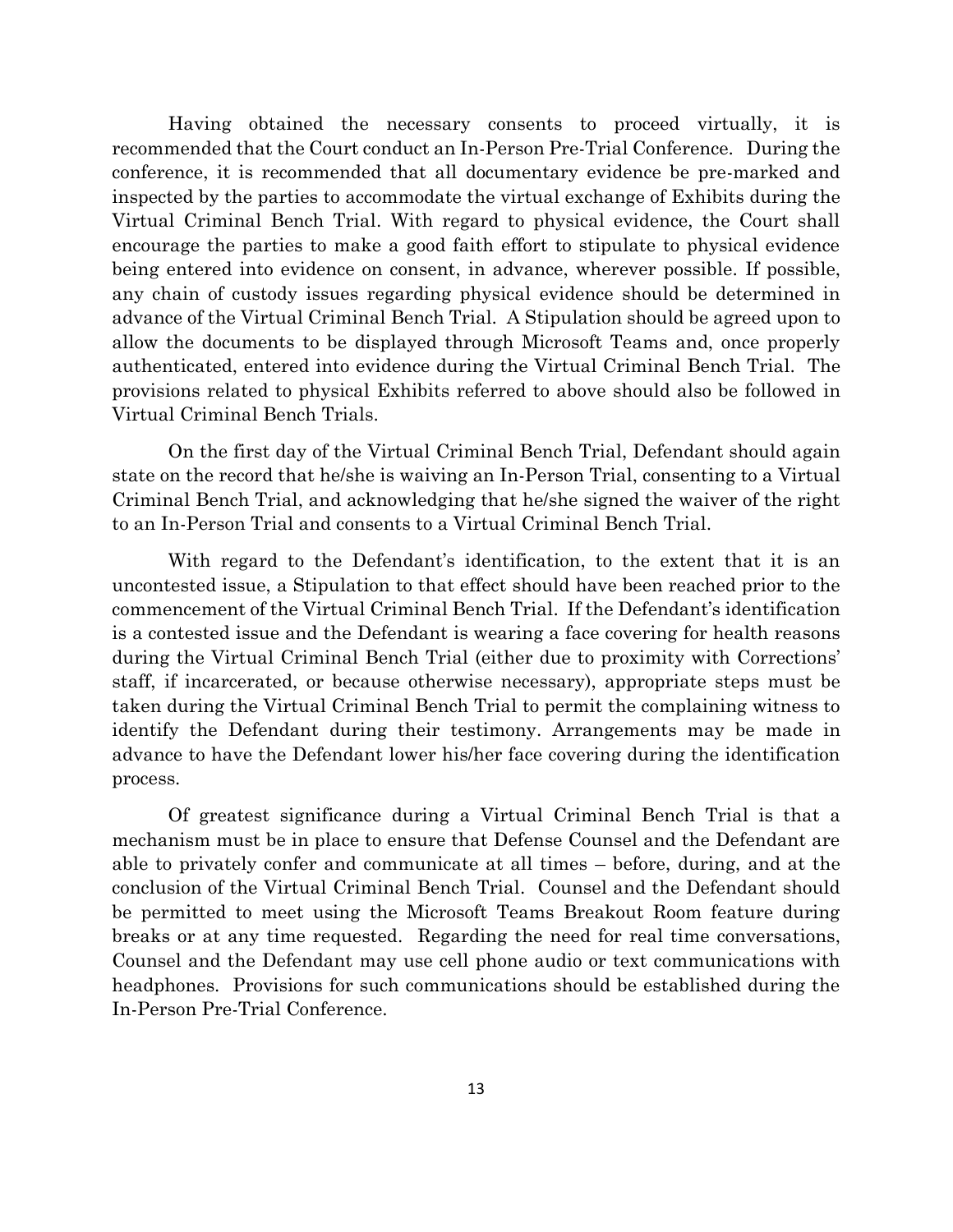In the event of technological difficulties causing a delay in the conduct of the Virtual Criminal Bench Trial, the Court will consider whether any party should be charged with any of the time arising therefrom.

#### *Summary*

Overall a Virtual Bench Trial is no different in sum or substance than an In-Person Courtroom Bench Trial. The challenges, as indicated above, relate to the presentation of witness testimony, documentary, and physical evidence. With careful attention, consideration, and discussion, these challenges can be effectively overcome.

We are grateful to the many Judges, Judicial Districts and Attorneys that provided their thoughts, concerns, and best practices regarding Virtual Bench Trials.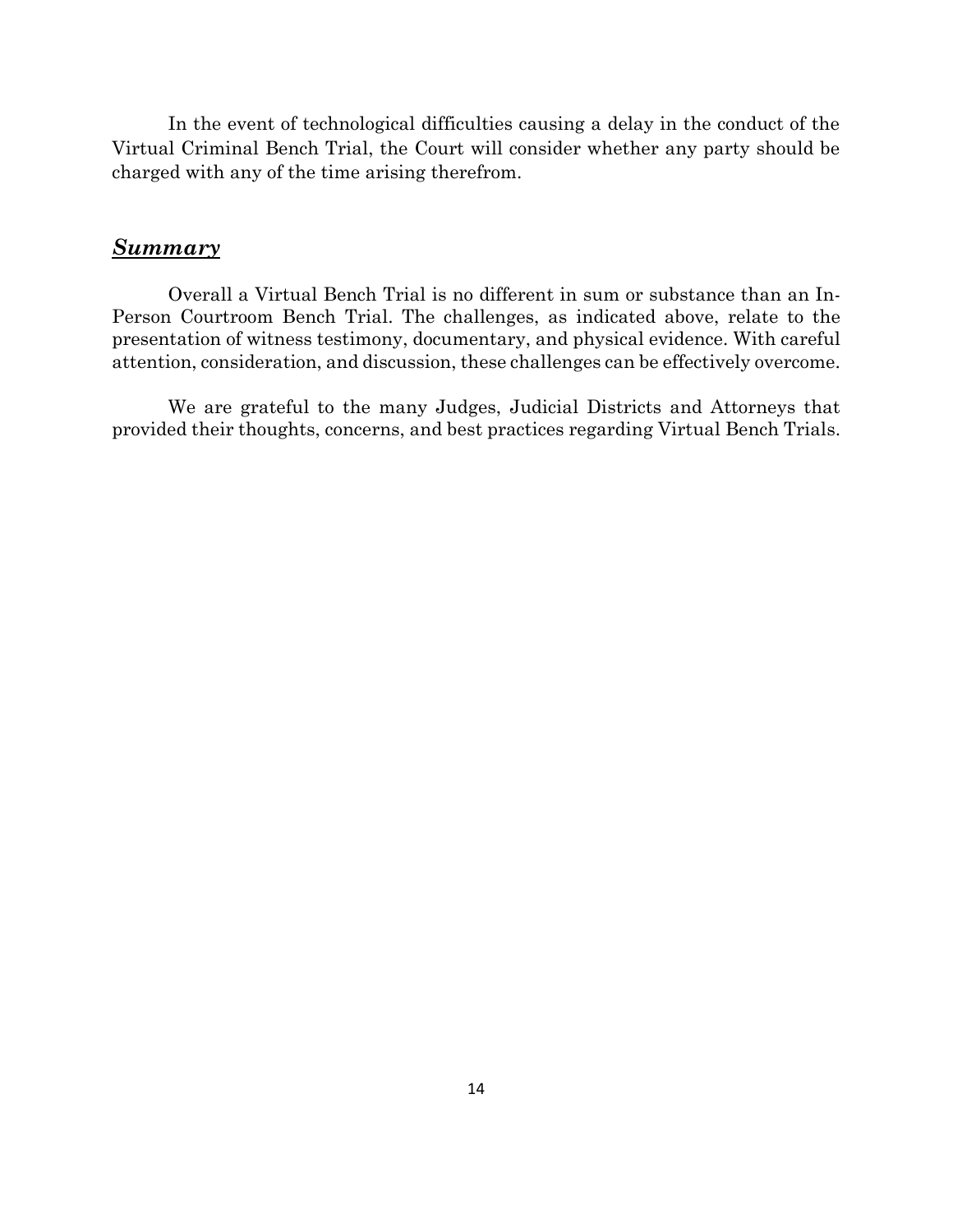## EXHIBIT A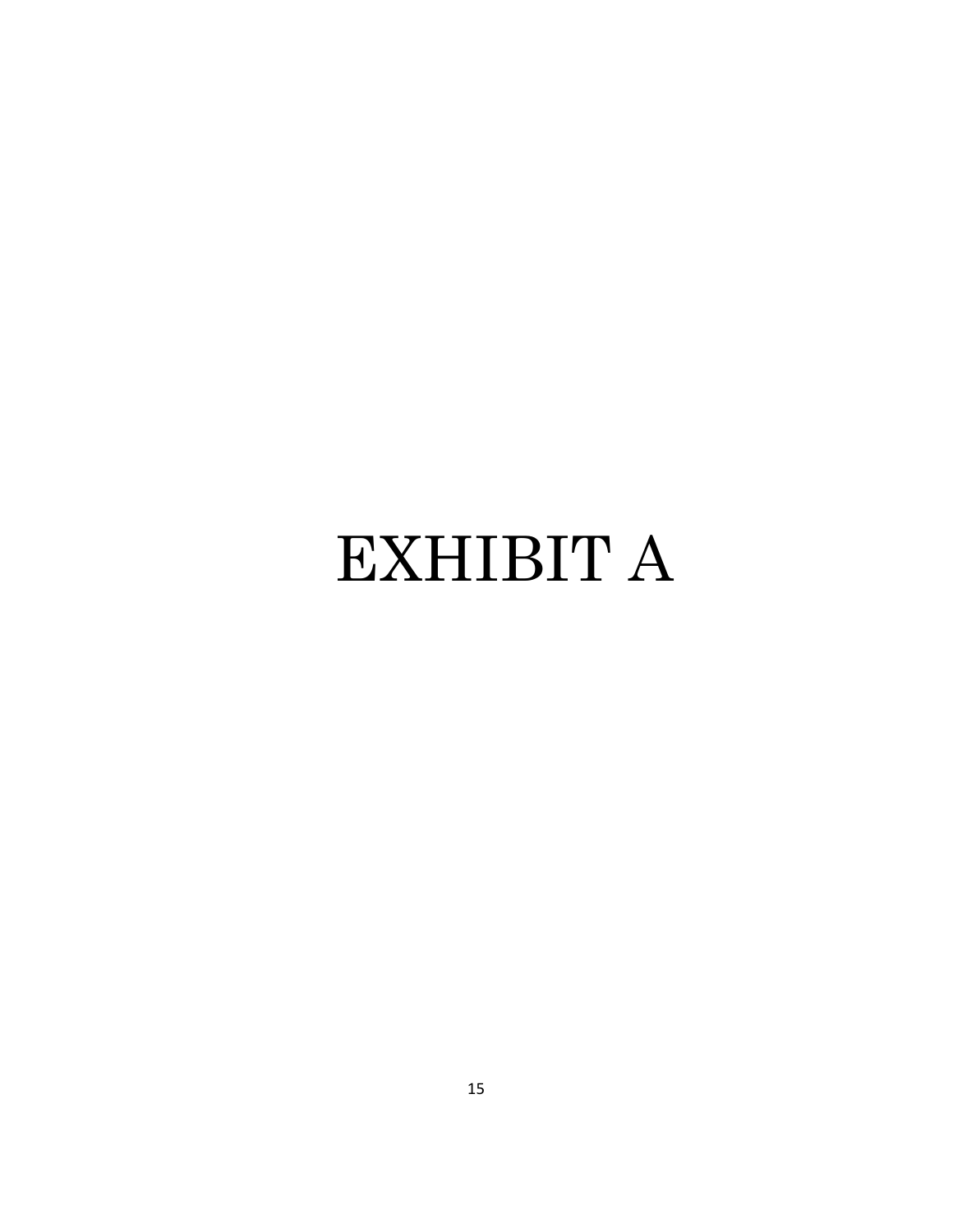#### **\_\_\_\_\_\_\_\_\_\_\_ COURT OF THE STATE OF NEW YORK**

**COUNTY OF \_\_\_\_\_\_\_\_\_\_\_\_\_\_\_\_\_\_\_\_**

Plaintiff(s)/Petitioner(s),

v.

\_\_\_\_\_\_\_\_\_\_\_\_\_\_\_\_\_\_\_\_\_\_

\_\_\_\_\_\_\_\_\_\_\_\_\_\_\_\_\_\_\_\_\_\_

Defendant(s)/Respondent(s).

Index No.

#### **PROPOSED STIPULATION AND ORDER FOR VIRTUAL BENCH TRIAL PROTOCOLS AND PROCEDURES**

#### **I. PROTOCOLS AND PROCEDURES**

**A. Parties Agreement:** This Stipulation and Order is to be read in conjunction with the Protocols and Procedures implemented for Virtual Bench Trials in this Judicial District and annexed hereto. The Protocols and Procedures are incorporated by reference herein and are deemed agreed to by the parties upon execution of this Stipulation.

#### **II. MAINTAINING THE DECORUM OF THE COURT**

**A. Rules of the Court:** Counsel and the parties agree that the Virtual Bench Trial is in fact being conducted in a Virtual Courtroom and they should govern themselves accordingly. Counsel and the parties consent to observing the rules and procedures related to In-Person Courtroom Trials, including, without limitation, rules related to proper attire, the prohibition against the consumption of food or drink or smoking during the Virtual Bench Trial. Counsel and the parties agree that the Judges' Part Rules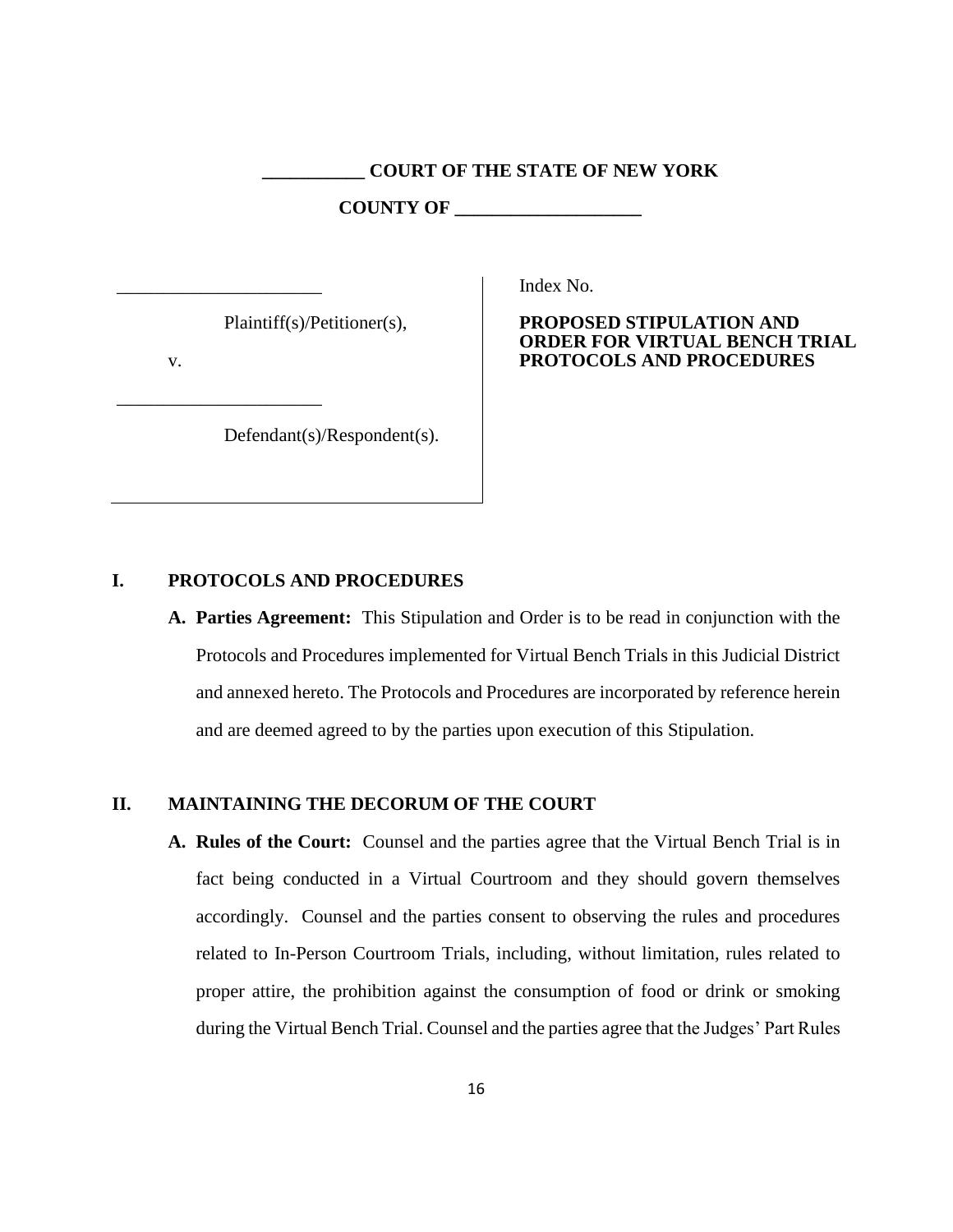regarding the conduct of an In-Person Trial should be followed to the extent practicable. Counsel and the parties shall use best efforts to eliminate all visual and auditory distractions.

- **B. No Colloquies.** Counsel and the parties agree that as in In-person Courtroom Trials, only one party may speak at a time. Participants are not to speak over one another and there should be no colloquies between Counsel. Non-speaking participants should always activate the mute microphone function of Microsoft Teams.
- **C. Objections.** Counsel acknowledge that any and all objections must be made audibly. In addition, Counsel will physically raise their hand and/or use the "raise hand" function in Microsoft Teams. Once objections are resolved by the Court, exceptions will be duly noted on the record.

#### **III. PROHIBITION ON RECORDING**

**A. No Recording Permitted:** Counsel and the parties acknowledge that as with In-Person Courtroom Trials, the Court Reporter (or FTR recording device where appropriate) must prepare an official recording of the proceeding and that any recording of a Court proceeding held by video or teleconference, including "screen-shots" or other visual or audio copying of a Virtual Bench Trial is strictly prohibited. Violation of these prohibitions will be deemed a violation of this Order and may result in sanctions as deemed appropriate by the Court.

#### **IV. PRE-TRIAL CONSIDERATIONS**

**A. Microsoft Teams Platform:** Counsel and the parties acknowledge that all Virtual Bench Trials will be conducted using the Microsoft Teams platform. Counsel, the parties and witnesses must all be familiar with the Microsoft Teams Platform. Counsel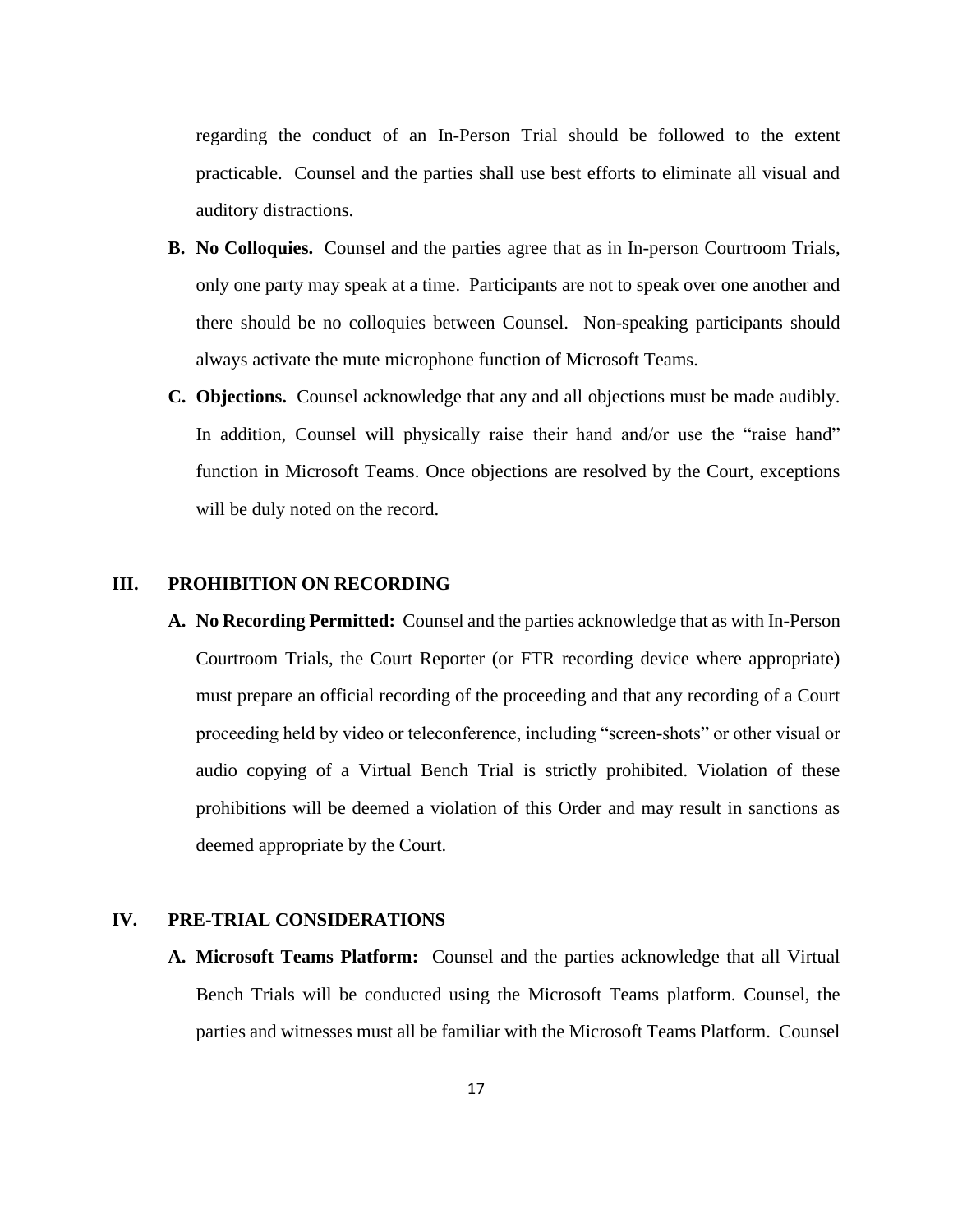confirm that it is incumbent on them to ensure all participants are familiar with the platform.

- **B. Pro se Litigants:** Pro se litigants agree that they are subject to the same requirements for accessing the Virtual Bench Trial and must have the required computer hardware, access to the Microsoft Teams Platform, and the Internet. The Pro se litigant must advise the Court if he/she is not able to access the Virtual Bench Trial through the appropriate means. The Court will then work with its Clerk's Office or the Court's Help Center to provide the Pro se litigant with a safe, confidential, socially distanced environment at the Courthouse or other facility where the Pro se litigant may access and participate in the Virtual Bench Trial.
- **C. Virtual Pre-Trial Conference:** The Court will conduct a Virtual Pre-Trial Conference at least seven (7) to ten (10) days prior to the commencement of the Virtual Bench Trial. At the Virtual Pre-Trial Conference all issues regarding Exhibits, witnesses, demonstratives to be used at Trial, and Motions *In Limine* will be discussed and resolved by the Court.
- **D. Motions** *In Limine***:**Counsel agree that Motions *In Limine* will be made to the Court at least seven (7) to ten (10) days prior to the commencement of the Virtual Bench Trial and discussed with the Court during the Pre-Trial Conference. As soon as possible before the Virtual Bench Trial, the Court will determine and expeditiously advise the parties which Motions *In Limine* will be resolved Pre-Trial and which motions will be referred to the Virtual Bench Trial.
- **E. Stipulations to Facts:** Counsel agree that they will, where possible, stipulate to factual and evidentiary matters to the extent possible. Litigants should consider whether to stipulate in advance to waive the right to make a prima facie motion, motion for a directed verdict, to set aside the verdict, and any other post-trial motions.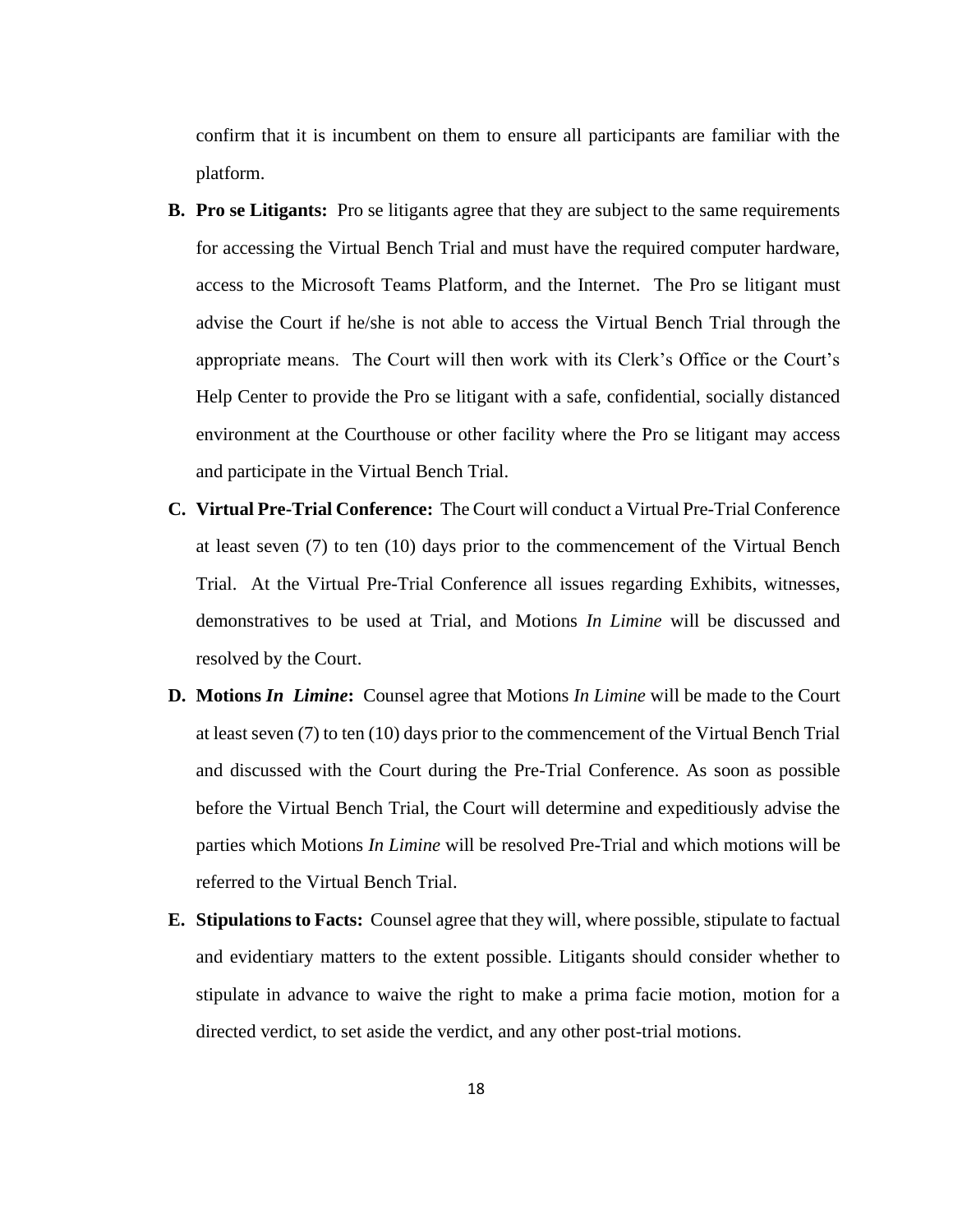#### **V. OPENING STATEMENTS**

**A. Use of Demonstratives:** Prior to the commencement of the Opening Statements, Counsel agree that they will confer with each other and make a good faith effort to agree upon any demonstratives to be used during the Opening Statement. Counsel will advise the Court on the use of demonstratives during the Virtual Pre-Trial Conference. At a date and time to be specified by the Court, Counsel should e-mail the Court (at an e-mail address designated by the Court) copies of the demonstratives to be used in the Opening Statements for the Court's approval. Upon Court approval, Counsel may email demonstratives to the Court Reporter for inclusion in the official record. The Court will allow Counsel to use the "share screen" function in Microsoft Teams to display Court-approved demonstratives during Opening Statements.

#### **VI. EXHIBITS**

**A. Electronic Submission of Documentary Exhibits:** Prior to the Virtual Pre-Trial Conference, Counsel acknowledge that they must confer with each other and make a good faith effort to agree on the Exhibits that will be offered into evidence without objection and the redaction of such Exhibits as necessary. Counsel must electronically submit (at an e-mail address designated by the Court) agreed upon Exhibits and objections to the introduction of Exhibits to the Court at least forty-eight (48) hours prior to the Virtual Pre-Trial Conference. The Court will hear arguments on any objections during the Virtual Pre-Trial Conference and will rule on the objections to the contested Exhibits at the earliest possible time before the Virtual Bench Trial commences.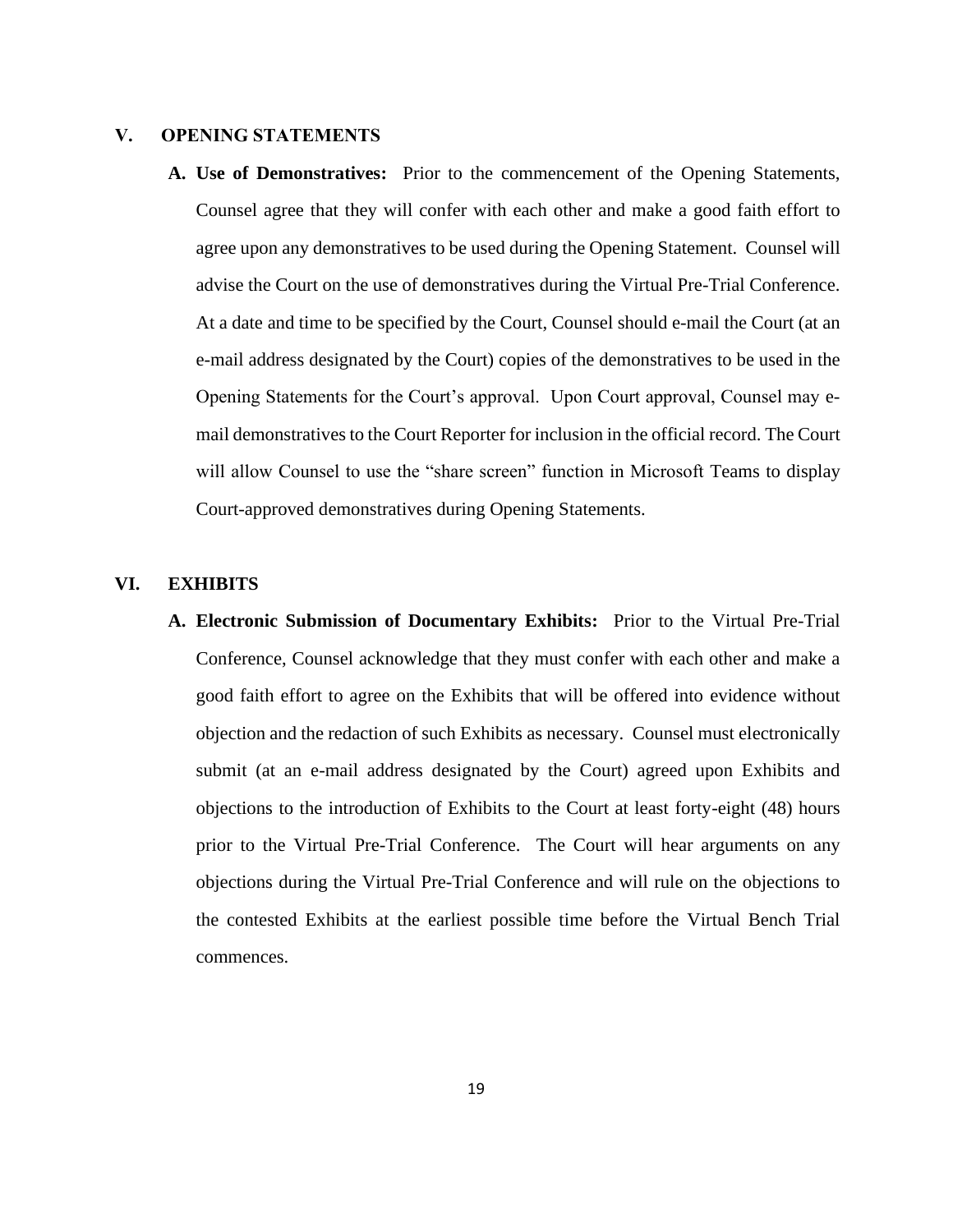- **1. Form of Documentary Exhibits.** All Exhibits of more than one (1) page must be "Bates Stamped" in order to prevent any confusion as to which page of the Exhibit is being referred to.
- **2. Marking Documentary Exhibits for Identification.** Once consented to by Counsel and the parties and approved by the Court, Counsel introducing the Exhibits may pre-mark them for identification prior to the Virtual Bench Trial. The Exhibits of Plaintiff/Petitioner/People shall be marked with numbers and the Exhibits of Defendant/Respondent/Defense shall be marked with letters. Once a documentary Exhibit has been marked for identification, it must be resubmitted to the Court (at an e-mail address designated by the Court) for use during the Virtual Bench Trial.
- **3. Marking Documentary Exhibits into Evidence.** Counsel agree where a proper foundation has been established and an Exhibit is offered into Evidence, the Court will direct that the Exhibit be marked into evidence by the Court Reporter. The Court Reporter will make the appropriate notation of the admission on his/her copy of the Exhibit and properly notate the record. In Courts using a FTR recording device, the Courtroom Clerk will accomplish same.
- **B. Physical Exhibits:** Counsel acknowledge that if an Exhibit to be presented is something other than a document (a physical object), it must be submitted to the Court no less than fifteen (15) days prior to the Virtual Pre-Trial Conference. Counsel, the parties and prospective witnesses will have an opportunity to view and photograph the physical Exhibit prior to the Virtual Pre-Trial Conference by appointment with the Court. Prior to the Virtual Pre-Trial Conference, Counsel must confer with each other and make a good faith effort to agree on the physical Exhibits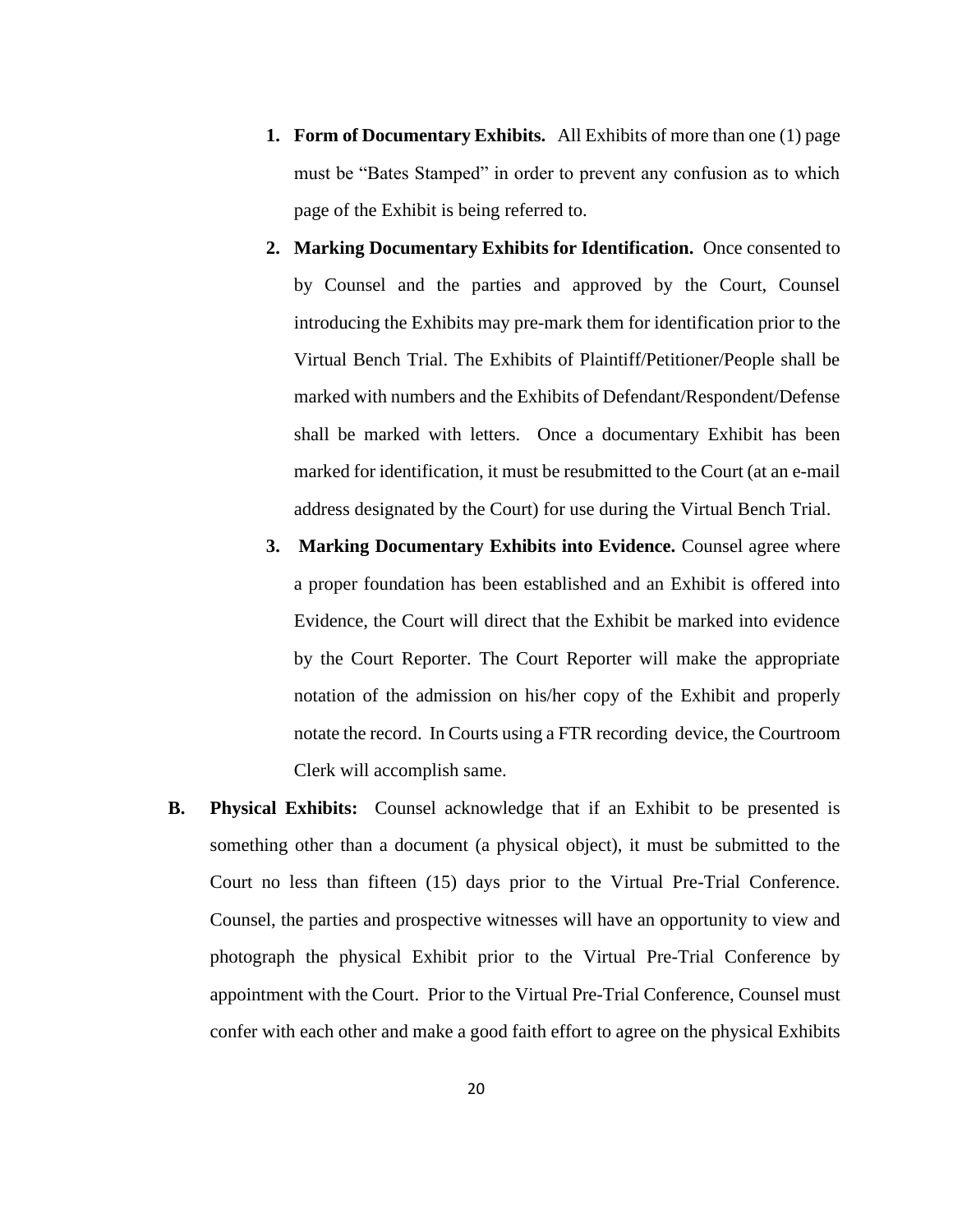that will be offered into evidence without objection. Counsel must electronically submit a list of agreed upon physical Exhibits and objections to the introduction of the physical Exhibits to the Court (at an e-mail address designated by the Court) at least forty-eight (48) hours prior to the Virtual Pre-Trial Conference. The Court will hear arguments on any objections during the Virtual Pre-Trial Conference and will rule on the objections to the contested physical Exhibits at the earliest possible time before the Virtual Bench Trial commences. Counsel may stipulate, or the Court may Order, that a photograph or video of the physical Exhibit be used during the Virtual Bench Trial.

- **C. Alteration of Exhibits:** Counsel acknowledge that in the event that an Exhibit is altered in some way during the Virtual Bench Trial (*e.g.*, written upon, highlighted, marked, enhanced, reduced/enlarged and/or zoomed in upon), the Exhibit will be saved at the time of the alteration and exchanged with the Court and all Counsel in "actual size" as soon as practicable following the alteration of the Exhibit. The Exhibit will be exchanged in the same orientation, scale, and color format as altered during the Virtual Bench Trial.
- **D. Return of Exhibits:** Counsel agree that Exhibits received into evidence shall be retained or returned pursuant to the Court's current procedures for retention/return of Exhibits.

#### **VII. WITNESSES**

**A. Witness Lists:** Counsel shall agree, to the extent possible, on the witnesses to be called and the order they will be called prior to the Virtual Pre-Trial Conference. Counsel shall electronically submit agreed upon Witness Lists and objections to the calling of witnesses to the Court (at an e-mail address designated by the Court) at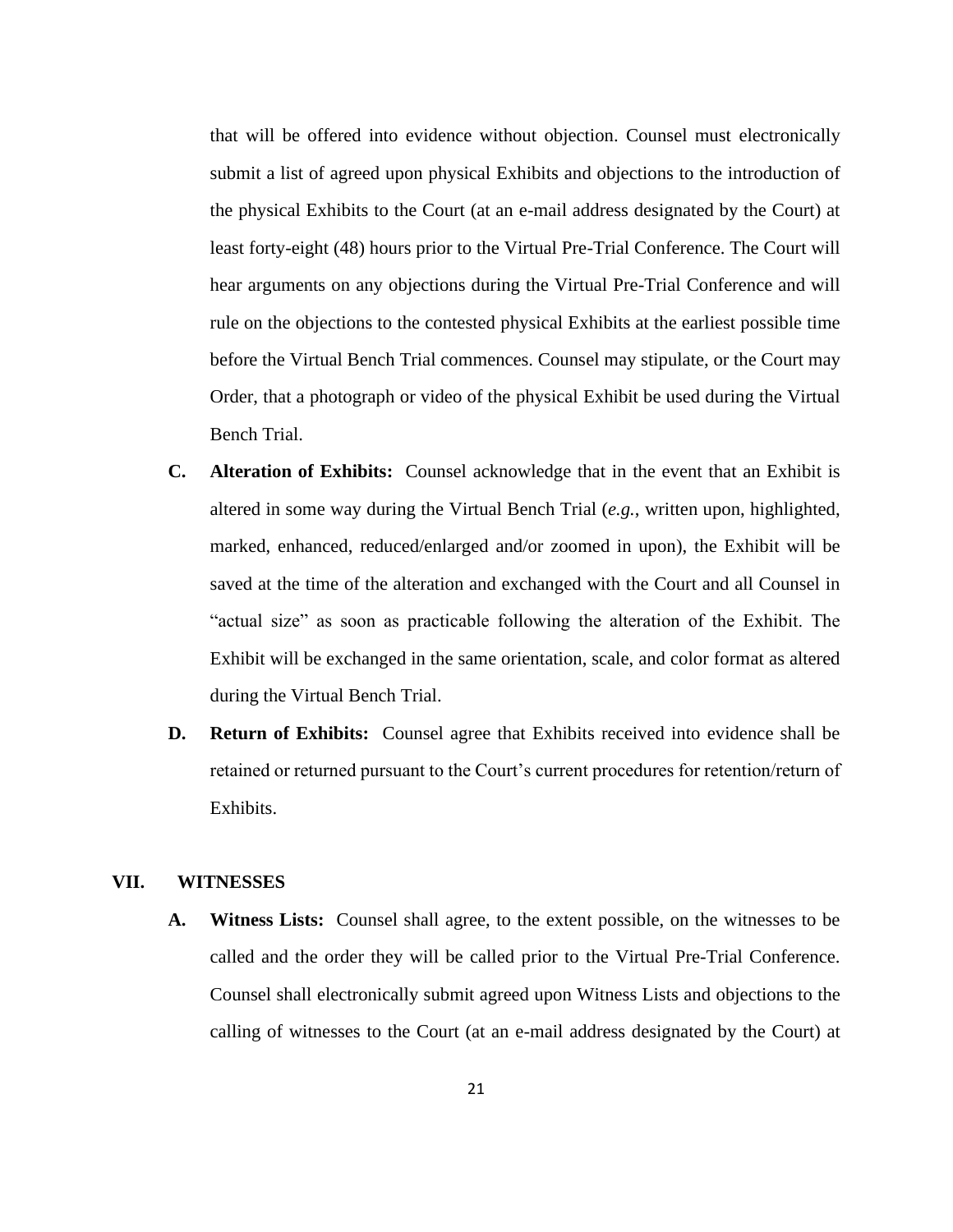least forty-eight (48) hours prior to the Virtual Pre-Trial Conference. The Court shall expeditiously resolve all disputes related to the calling of witnesses prior to the commencement of the Virtual Bench Trial.

- **B. Subpoenas Ad Testificandum:** The Court may issue "So Ordered" subpoenas to secure the attendance of witnesses at the Virtual Bench Trial as may be requested by any party.
- **C. Witness Contact Information:** Counsel agree to provide the names, e-mail addresses and back-up telephone numbers of all prospective witnesses expected to be called during the course of the Virtual Bench Trial. The contact information must be furnished to the Court at the Virtual Pre-Trial Conference.
- **D. Language Access:** Counsel must advise the Court during the Virtual Pre-Trial Conference if any of the witnesses or the parties need a language interpreter so appropriate arrangements can be made.
- **E. Witness Access to Virtual Courtroom:** Counsel and the parties acknowledge that the Court will send the witness(es) the access link to Microsoft Teams for the Virtual Bench Trial. Counsel shall instruct all witnesses that they are to log onto the proceeding at the time of the commencement of the daily session and remain in the Microsoft Teams "lobby" area until called as a witness and admitted by the Court into the Virtual Bench Trial Courtroom. Alternatively, the Court can establish various login times for each witness which is at least a half hour before their testimony times. Absent extenuating circumstances discussed with the Court in advance, all witnesses must give testimony with both audio and video on and operational. It is strongly recommended that Counsel and his/her witnesses run a test using the Microsoft Teams platform prior to the scheduled trial date.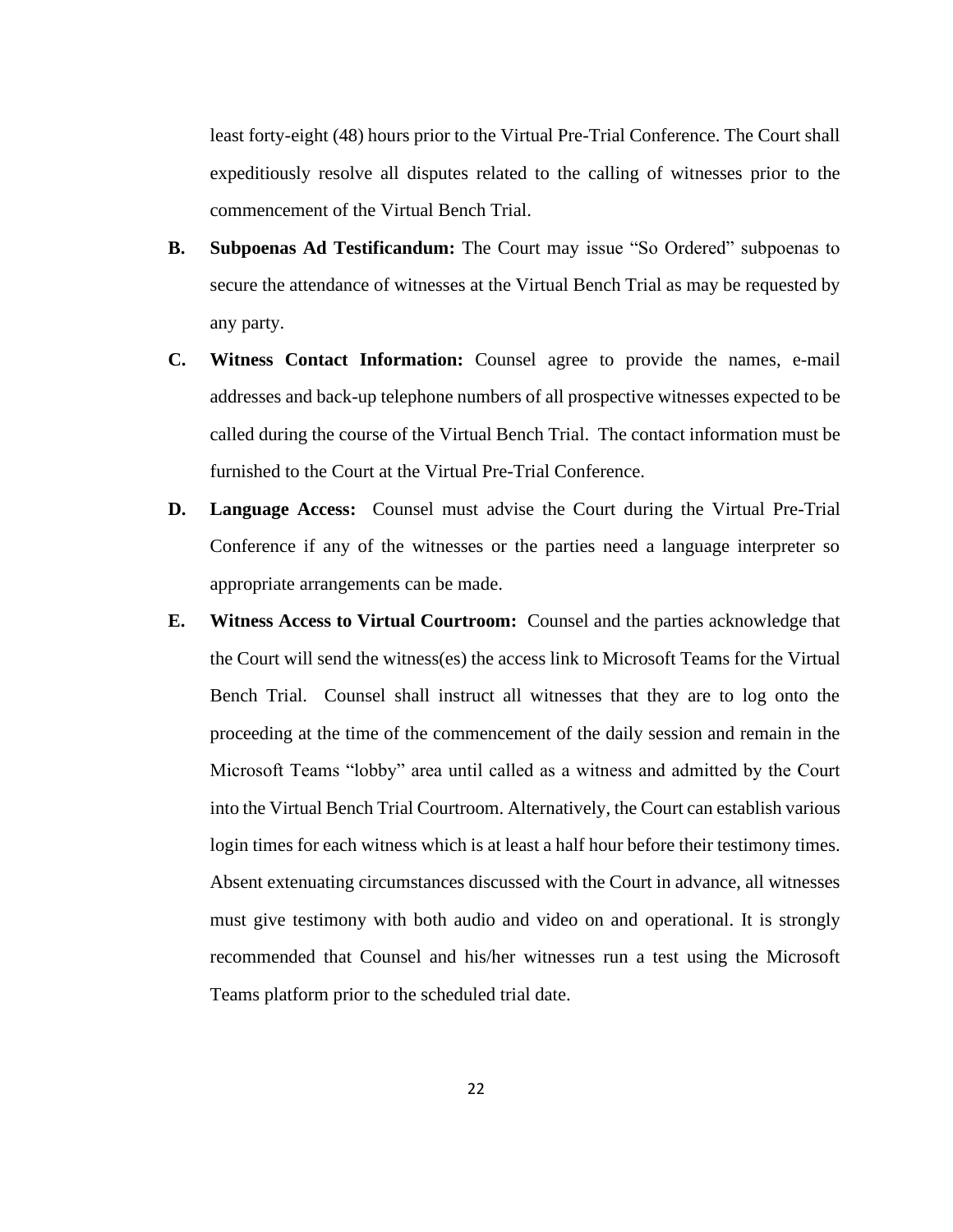- **F. Witness Advisory on Recording:** Counsel will instruct all witnesses prior to their testimony that any recording of the Virtual Bench Trial by any individual other than the official Court Reporter (or FTR device where appropriate) is strictly prohibited. Any unauthorized recording of the Virtual Bench Trial shall be considered a violation of the Court's Order.
- **G. Prohibition on Communications:** Counsel will instruct all witnesses prior to their testimony that written or oral communications of any kind, via electronic means or otherwise, between a witness or party and Counsel for the witness during the Virtual Bench Trial testimony is strictly prohibited. Communications between the witness and Counsel shall be restricted as if the Virtual Bench Trial were being conducted In-Person. Counsel and parties may not speak with a witness until the witness's testimony has been completed. Counsel agree to ensure that a remote witness is not being coached, assisted, or signaled in any way.
- **H. Prohibition on Use of Documents:** Counsel will instruct all witnesses prior to their testimony that they are not permitted to read or refer to any Exhibit, image, document, or other writing of any kind (*e.g.*, notes, e-mails, texts, pdf's, or digital communications of any kind) during their Virtual Bench Trial testimony other than Exhibits, images, documents or other writing provided to them by Counsel in the course of direct or cross examination. In addition, there shall be no information available to the witness whether written or otherwise out of the sight of the Court. There shall be no other computer monitor, screen, TV screen, cell phone or the like in the room wherein the witness is testifying. The room that the witness is testifying from shall be displayed to the Court and all Counsel prior to the testimony beginning and periodically thereafter. Any document or other writing which the witness is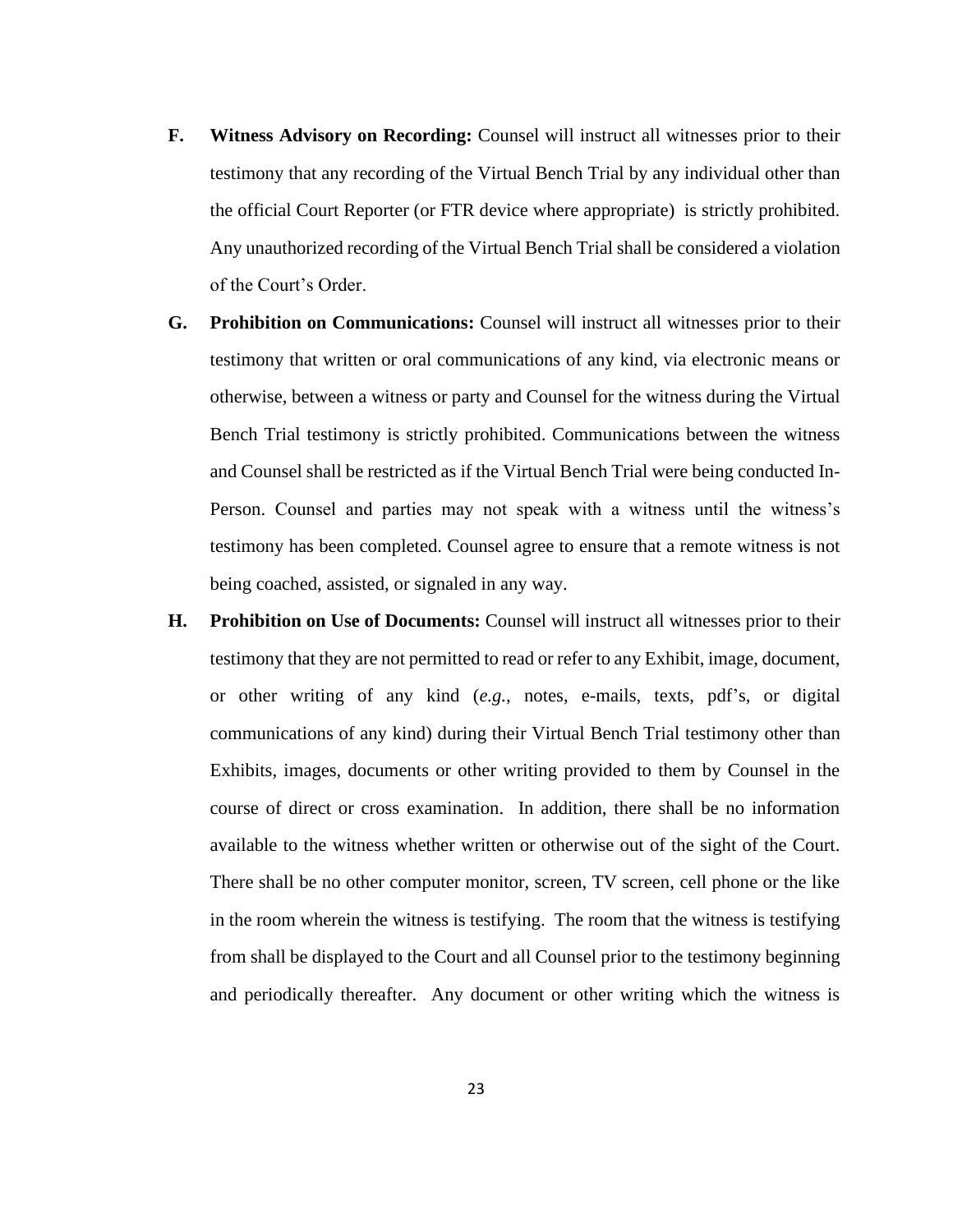permitted to refer to shall be published to the computer's camera being used by the witness.

- **I. Prohibition on Third Parties Presence During Testimony:** Counsel will instruct all witnesses prior to their testimony that no other individual may be present, either physically or electronically, in the same room as the witness or so near the witness as to be seen and/or heard by the witness. The witness should be advised, where appropriate, that exceptions can be made for individuals who are not a witness to the events under consideration at the Virtual Bench Trial if they are needed to assist the witness in the use of the computer equipment/camera or because the witness required physical assistance due to a medical condition. The presence of any such party or person must be disclosed to the Court, all parties and their Counsel, and the Court Reporter.
- **J. Proper Witness Equipment:** Counsel agree that the party who calls a witness for Direct Examination is responsible for ensuring the witness has a suitable location and access to suitable computer equipment and screen(s) that are necessary for the visual and audio nature of the proceedings and Exhibits/images shared, including the ability to highlight a document or alter it. It is important that all witnesses have a substantially similar computer screen in both size and quality so that when an Exhibit is shown to them the witness shall each have the benefit of seeing the image on the screen in the same way. Unless specifically authorized by the Court in advance, witnesses shall not be permitted to testify from a cell phone, whether through the phone's camera and video features or via calling in to the Virtual Bench Trial. All witnesses must appear on camera and be easily seen for the purpose of assessing credibility.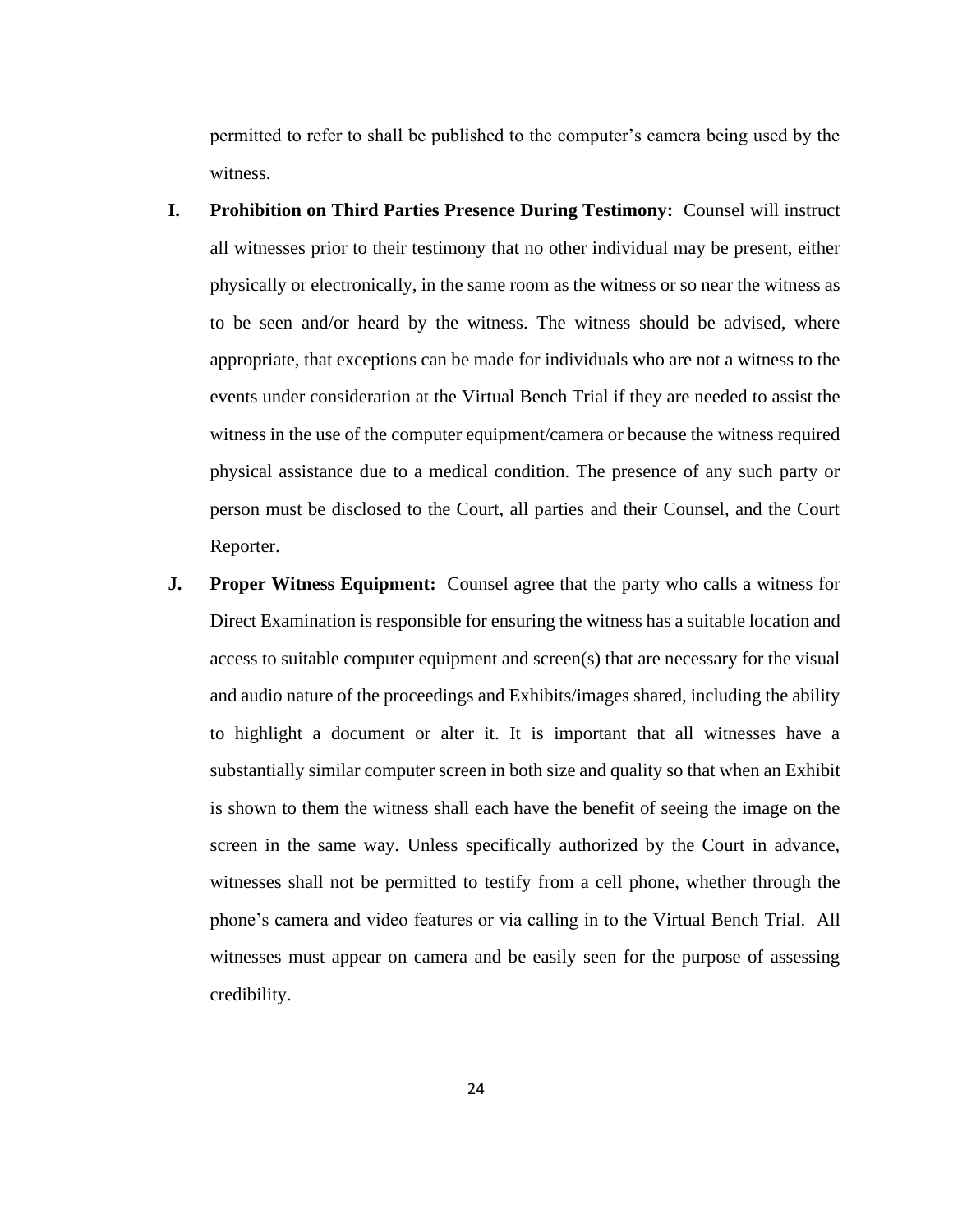- **K. Participation from a Remote Location:** Counsel and the parties acknowledge that the Court, Court Reporter, Counsel, witnesses, and parties shall be in separate/remote locations participating via Microsoft Teams. Should a participant in the Virtual Bench Trial, including Counsel, choose to be in the same location as another participant, Counsel shall have a separate camera available for each individual so that the Court can simultaneously see Counsel and all participants at all times. Participants should not share the same camera or screen. No one participating in the Virtual Bench Trial should be off screen or turn their computer camera off without the prior express permission of the Court.
- **L. Administration of the Oath:** Counsel agree that the Court Reporter, who must be physically located in the State of New York, will swear in the witnesses. In the event that a FTR recording device is being used, the Courtroom Clerk will swear in the witness. The identity of the witnesses must be confirmed prior to the administration of the Oath. Any objection to the administration of the Oath is waived. Regarding witnesses that are testifying from an out of state location, Counsel should consider waiving the requirement, where appropriate, that the witness be sworn by an official located in the State in which that witness is present.

#### **VIII. SIDEBAR CONFERENCES**

**A. Confidentiality of Sidebars:** Counsel agree that should the need arise at any time during the course of the Virtual Bench Trial, for Counsel and the Court to confer on any objections or other matters, the Court may make use of the Breakout Room feature on Microsoft Teams so that the witness is not privy to the sidebar discussion. The Courtroom Clerk will remain on the main link to monitor the witness.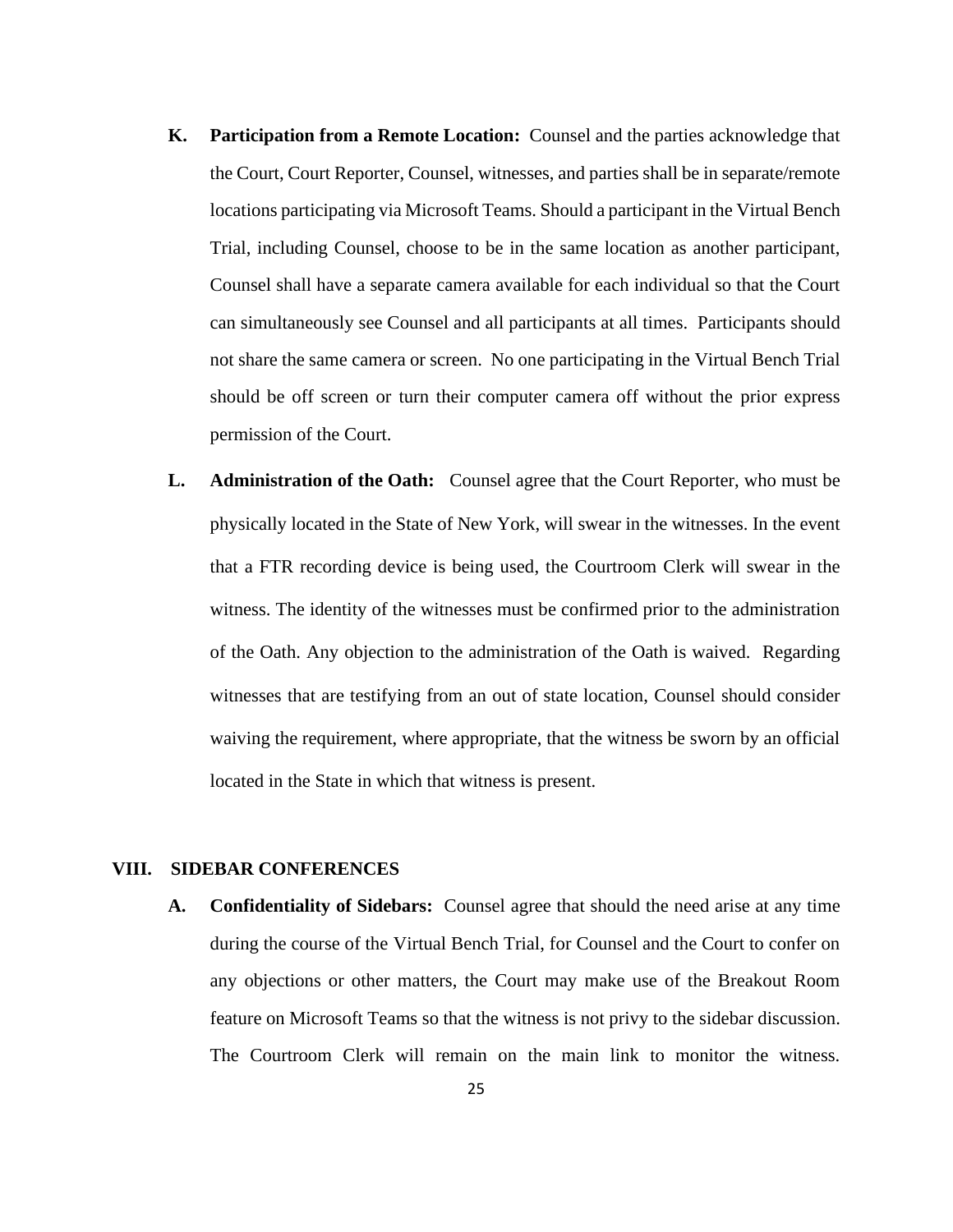Alternatively, the Court can direct that a cell phone conference call occurs with all parties muting their audio on the Microsoft Teams platform.

#### **IX. CLOSING ARGUMENTS**

**A. Use of Demonstratives:** Counsel agree to consult with each other and make a good faith effort to agree upon the use of any demonstratives at the Closing Argument prior to the Virtual Pre-Trial Conference. Any needed changes or additions to the demonstratives that may be required based upon the Virtual Bench Trial testimony or other factors must be approved by the Court prior to use. A Pre-Summation Conference will be conducted to address such issues. At a time and place to be specified by the Court, Counsel should e-mail the Court copies of any demonstratives to be used in the Closing Arguments for the Court's approval. The Court will allow Counsel to use the "share screen" function in Microsoft Teams to display Courtapproved demonstratives during Closing Arguments.

#### **X. RECORD ON APPEAL**

**A. Official Record:** The parties acknowledge that only the official transcript of the Virtual Bench Trial as taken down by the Court Reporter, or FTR recording device where appropriate, including Exhibits marked into evidence, shall constitute the record for appeal.

#### **XI. TECHNOLOGICAL CONSIDERATIONS DURING THE TRIAL**

**A. How to Join:** Each attorney, witness, and party who plans to attend any portion of the Virtual Bench Trial will receive login credentials from the Court. Such credentials shall not be shared with anyone other than Counsel, the parties, and witnesses.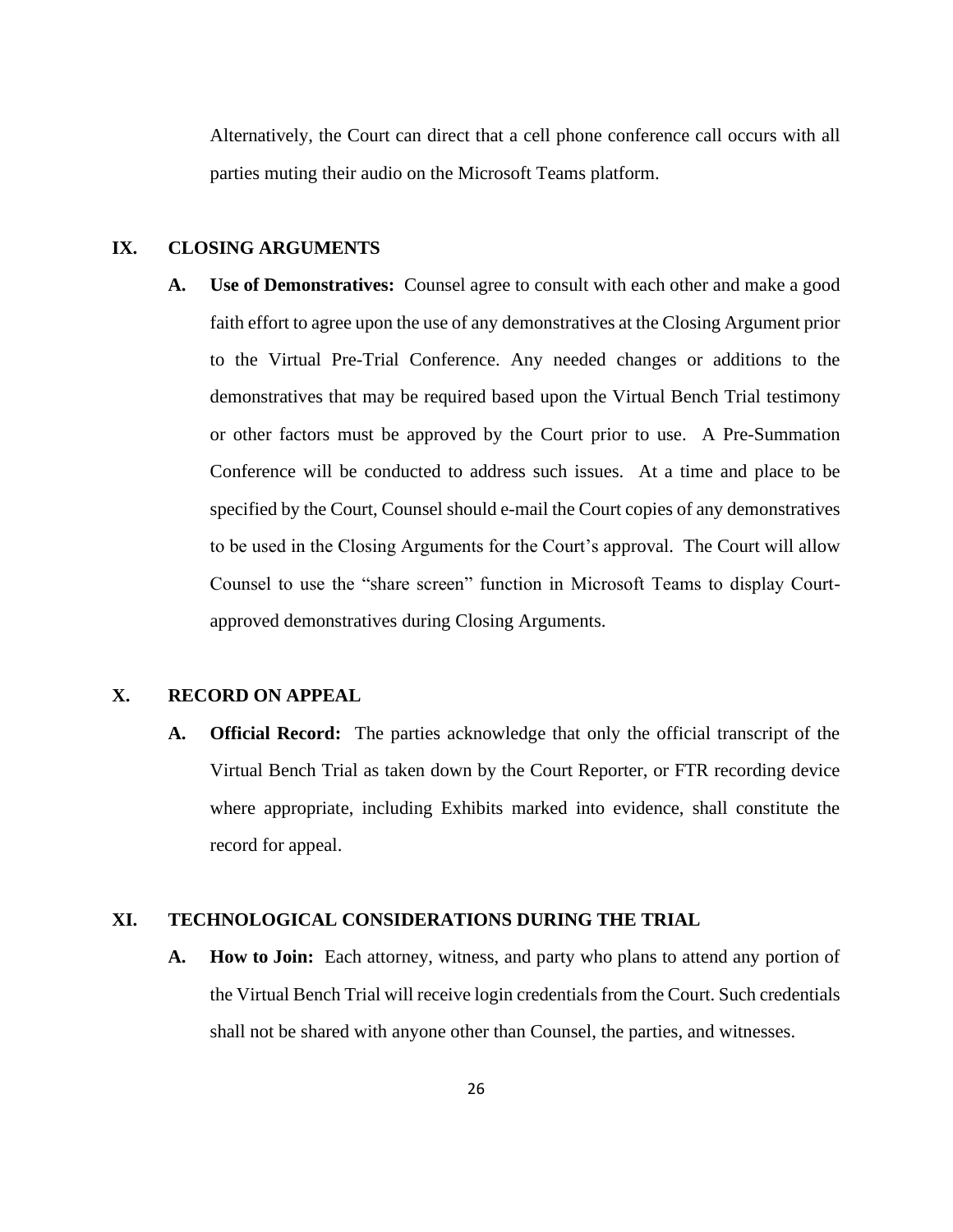- **B. Breakout Rooms:** The Court may use a Virtual Breakout Room for bench conferences during the Virtual Bench Trial. Counsel may request that the bench conference be transcribed. Nevertheless, discussions that take place in the Breakout Room will not be transcribed unless ordered by the Court. With the approval of the Court, Breakout Rooms may also be used for Attorney/Client conferences during the Trial. Breakout Rooms will not be used for any other purpose unless Ordered by the Court.
- **C. Addressing Technological Difficulties:** Any Counsel, party, or witness who is disconnected from the videoconference or experiences some other technical failure shall use best efforts to promptly re-establish the connection and shall take no action which threatens the integrity of the proceeding (*e.g.*, communications with a third party related to anything other than resolving the technical issue). If the connection cannot be re-established within approximately five minutes, the Court may take steps to "pause" the Virtual Bench Trial. If the Court deems it unfair to any party to continue the Virtual Bench Trial because of a technical failure, the Court may postpone or terminate the proceedings at any time and take such other steps as may be necessary to ensure the fairness and integrity of the proceedings.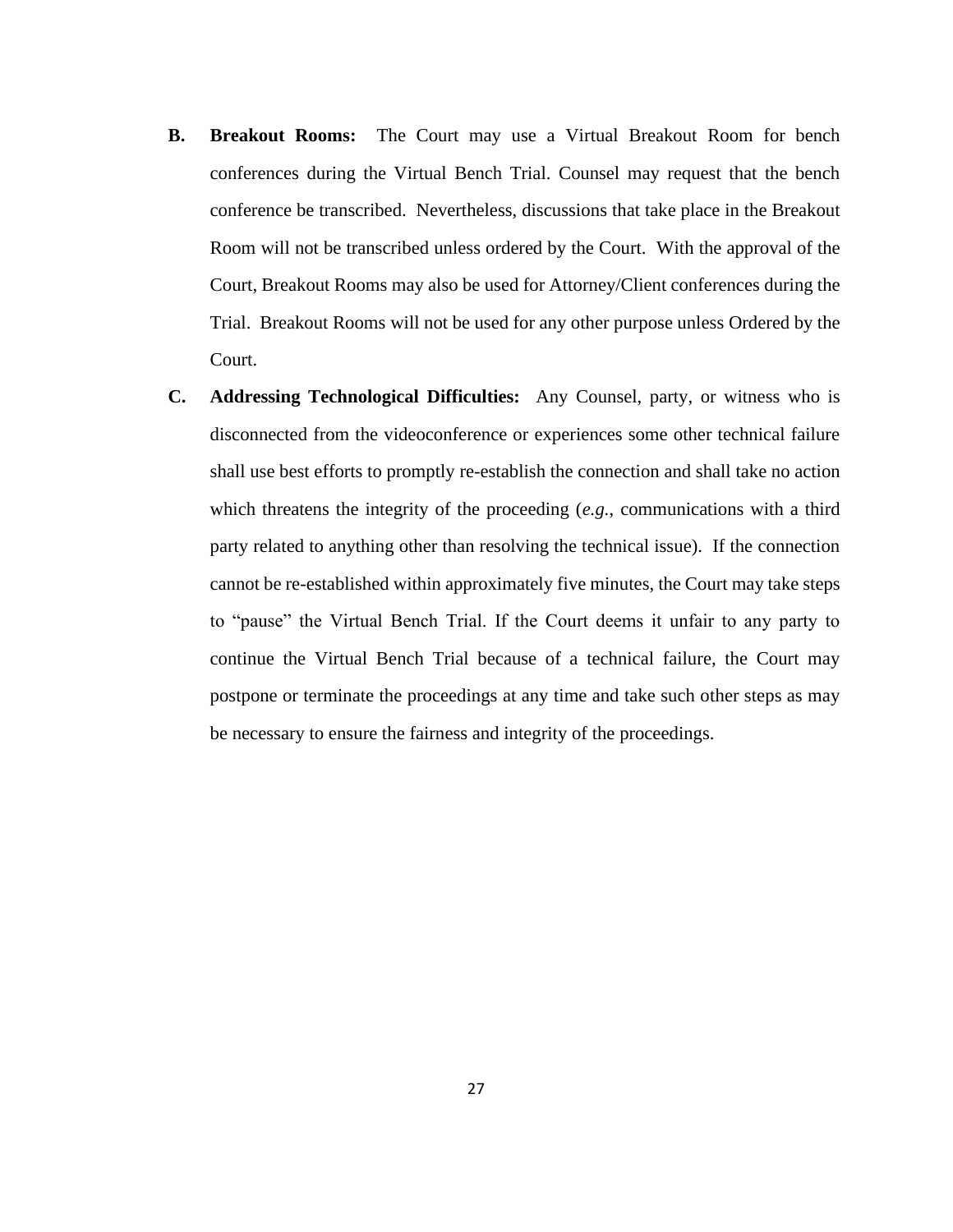#### **[STIPULATED BY AND THROUGH COUNSEL OF RECORD]**

\_\_\_\_\_\_\_\_\_\_\_\_\_\_\_\_\_\_\_\_\_\_\_\_\_\_\_\_\_\_\_\_\_\_\_\_\_

\_\_\_\_\_\_\_\_\_\_\_\_\_\_\_\_\_\_\_\_\_\_\_\_\_\_\_\_\_\_\_\_\_\_\_\_\_

\_\_\_\_\_\_\_\_\_\_\_\_\_\_\_\_\_\_\_\_\_\_\_\_\_\_\_\_\_\_\_\_\_\_\_\_\_

DATED:

Attorneys for Plaintiff(s)/Petitioner(s)

DATED: \_\_\_\_\_\_\_\_\_\_\_\_\_\_\_\_\_\_\_\_\_\_\_\_\_\_\_\_\_\_\_\_\_\_\_\_\_

Attorneys for Defendant(s)/Respondents(s)

#### **[PURSUANT TO STIPULATION, IT IS] SO ORDERED.**

DATED:

Judge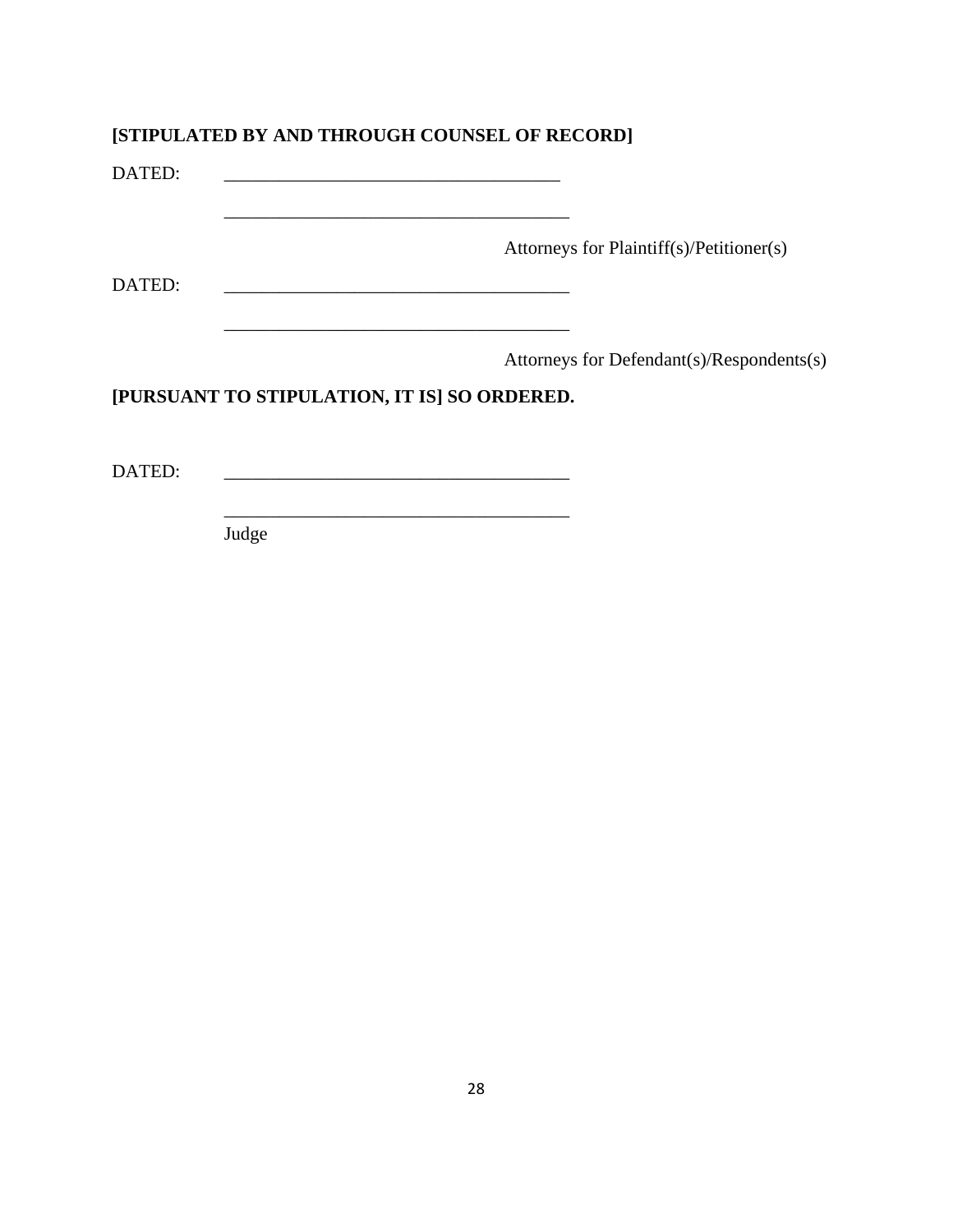## EXHIBIT B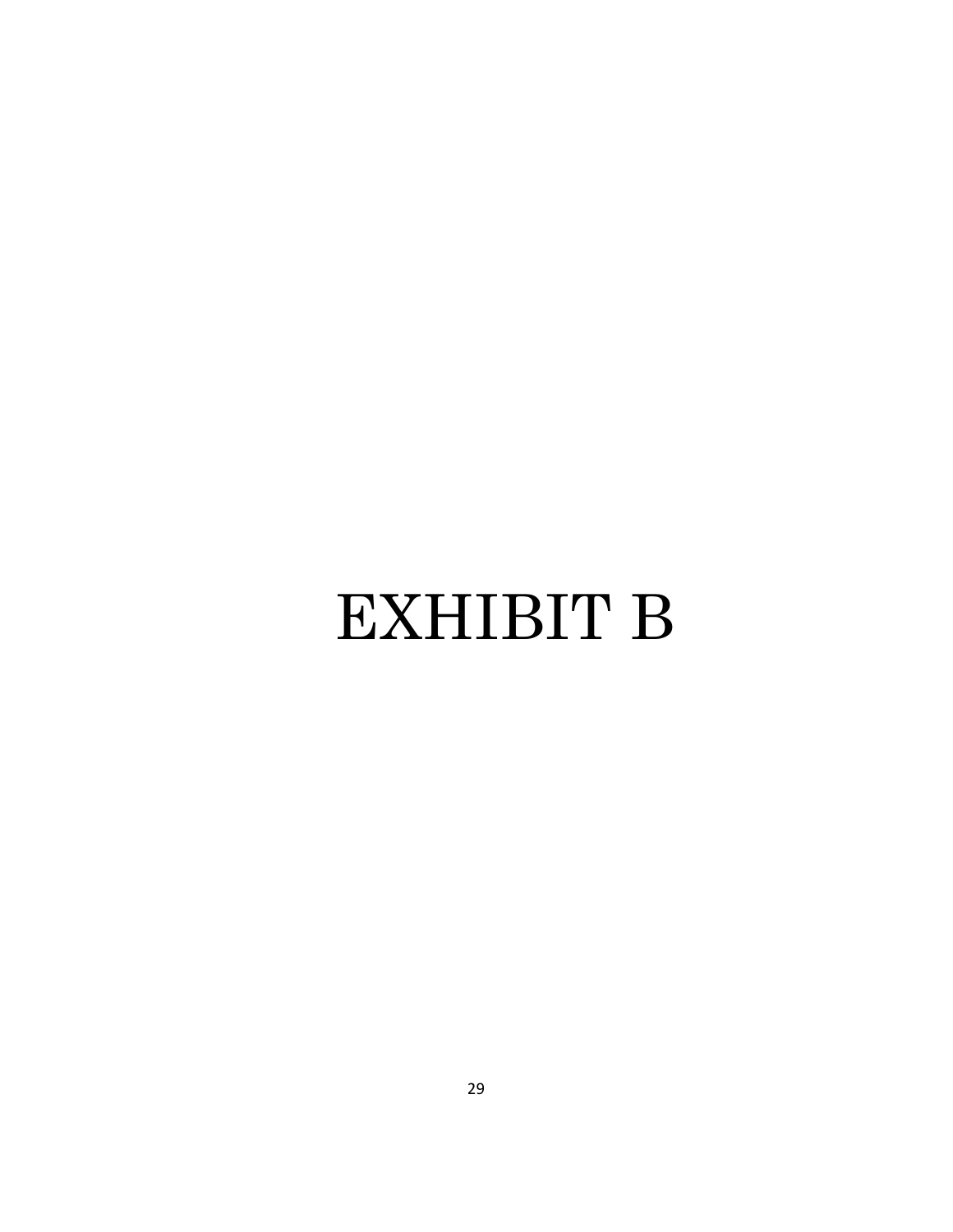## Sample Witness Inquiry

- 1. Is anyone present in the room with you?
- 2. Do you agree to keep others out of the room?
- 3. Is there anyone present who can prompt you?
- 4. Is there anyone available electronically or in any manner who can prompt you? Will you identify to the Court anyone who does or attempts to do so?
- 5. Do you agree that you are not to confer or consult with anyone by any means (in person, electronically, telephonically, text, e-mail, etc.) regarding any of my questions or any of your responses?
- 6. Do you have any documents or photographs in front of you? If yes, please identify such documents.
- 7. Should any new or additional document or photographs become available, do you agree to make the Court aware of it?
- 8. Do you agree to look into the camera while contemplating and answering the questions posed to you?
- 9. Do you understand that this virtual proceeding is a formal court appearance and all of the rules and decorum of the court are in full force and effect and must be adhered to and followed?
- 10. Do you understand that there shall be no video or audio recording of the proceeding other than that by the official court reporter?
- 11. Do you understand that you shall not broadcast, stream or reproduce any video or audio of the virtual proceeding?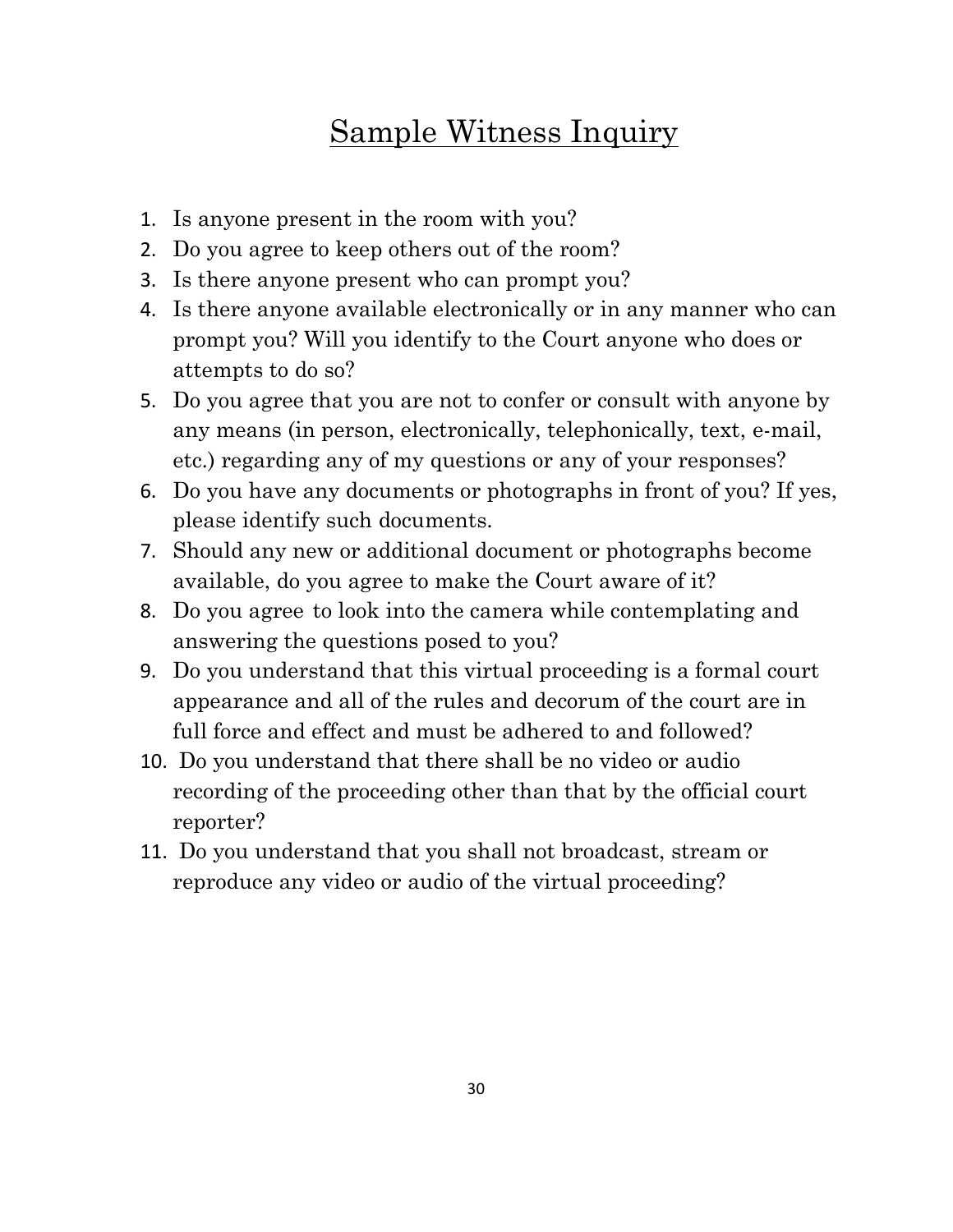# EXHIBIT C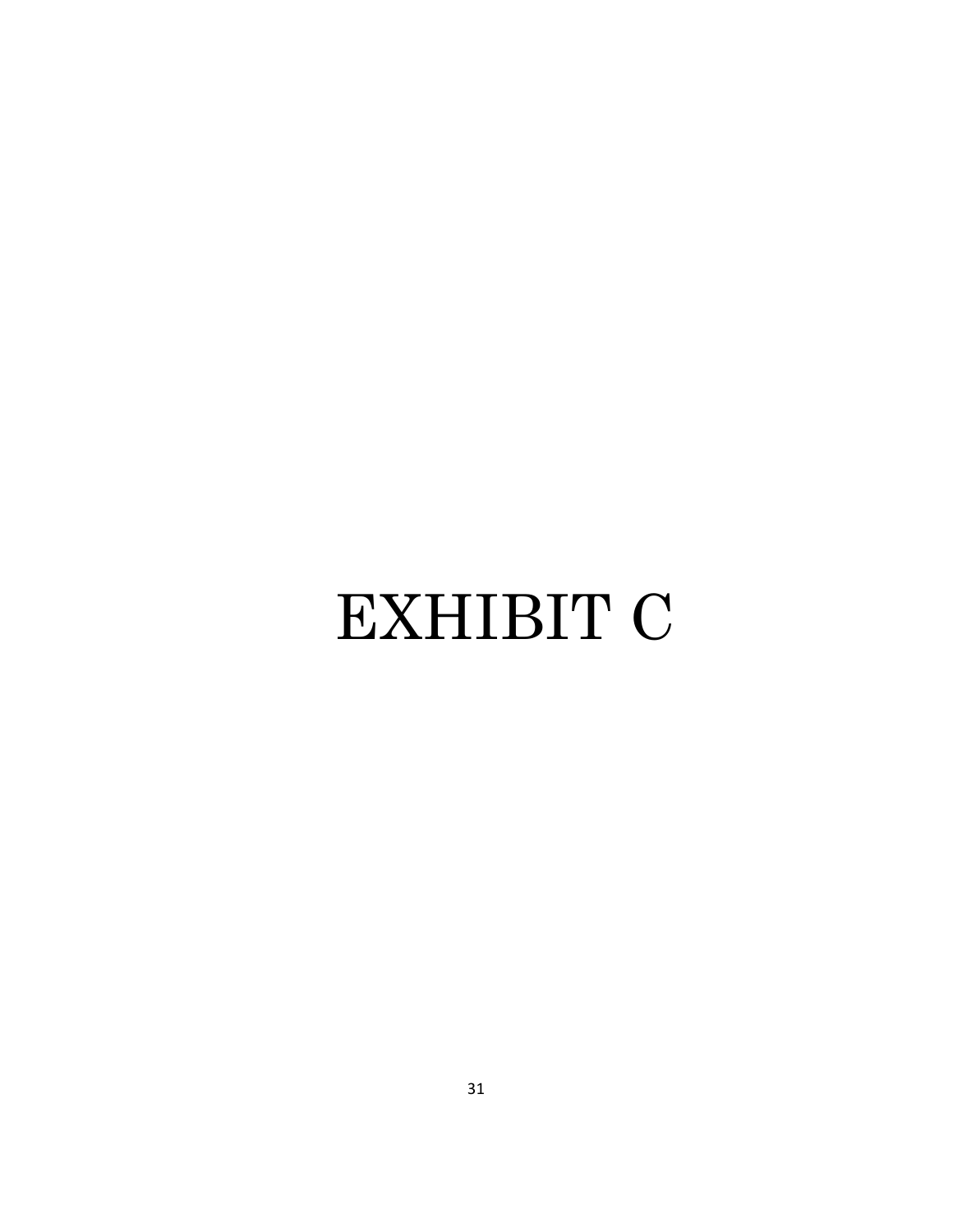### **COURT OF THE STATE OF NEW YORK COUNTY OF**

----------------------------------------------------------------------x THE PEOPLE OF THE STATE OF NEW YORK,

> **Waiver of In-Person Bench Trial**

**Docket No. CR-**

-against-

Defendant(s)

----------------------------------------------------------------------x

I, the defendant in this case, having been charged by way of information with the crime(s) of:

as specified in the above-numbered Docket No., and having been informed of my right to be tried by way of an In-Person Bench Trial, hereby, in open court, waive my right to an In-Person Bench Trial and consent to be tried by the Court in a virtual electronic manner.

Defendant

Attorney for the Defendant

\_\_\_\_\_\_\_\_\_\_\_\_\_\_\_\_\_\_\_\_\_\_\_\_\_\_\_\_\_\_\_

\_\_\_\_\_\_\_\_\_\_\_\_\_\_\_\_\_\_\_\_\_\_\_\_\_\_\_\_\_\_\_

\_\_\_\_\_\_\_\_\_\_\_\_\_\_\_\_\_\_\_\_\_\_\_\_\_\_\_\_\_\_\_

SO ORDERED:

Judge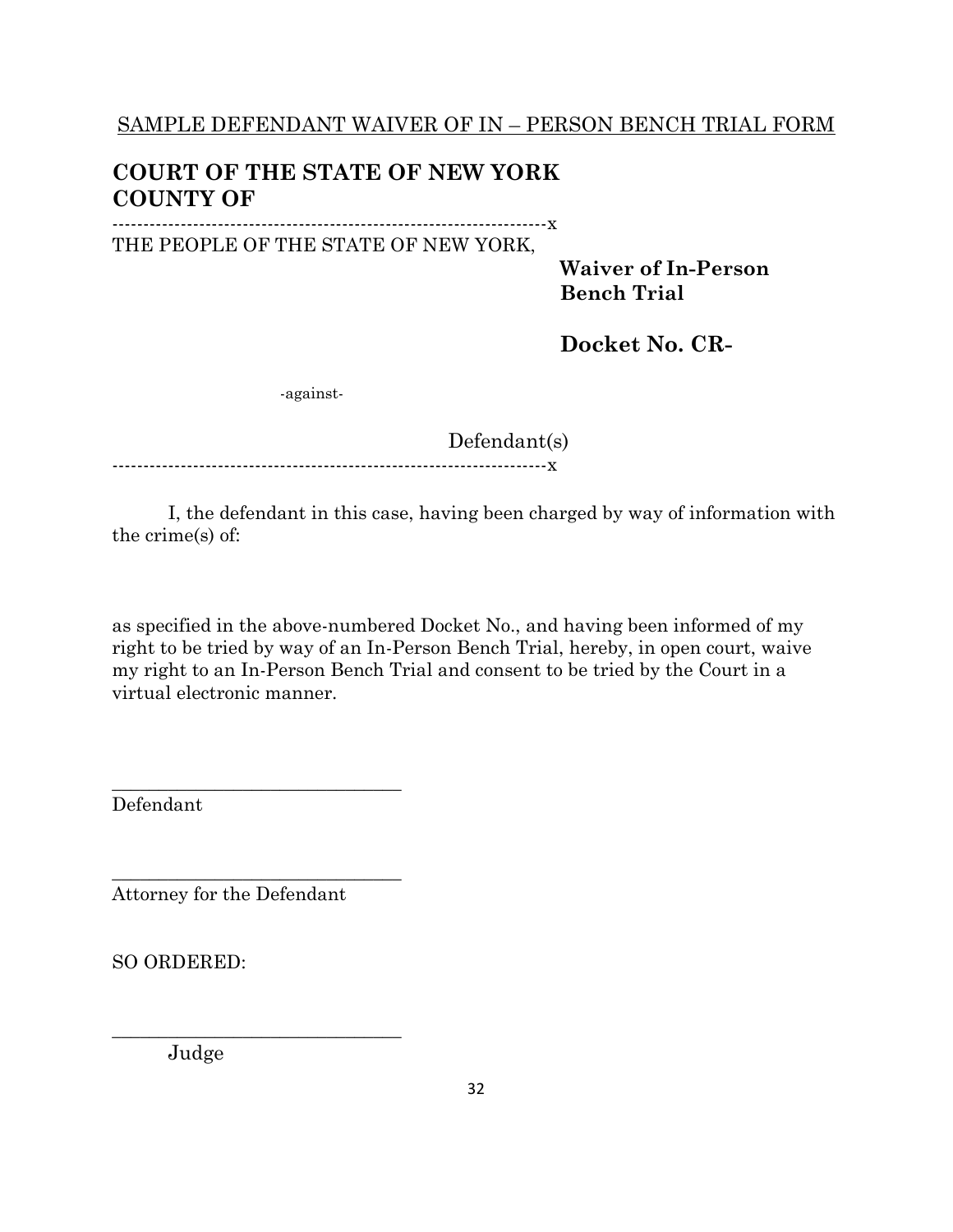#### **SAMPLE WAIVER INQUIRY AND CONSENT TO A VIRTUAL BENCH TRIAL**

I understand that all the parties have indicated that they wish to proceed with this Bench Trial by Virtual means.

Mr./Ms. (Defendant), I need to advise you that the law gives you the right to have this bench trial conducted In-Person, where the attorneys, any witnesses and you would be required to be present in this Courtroom In-Person for the trial proceedings.

The Court can conduct the trial in a virtual manner using Microsoft Teams whereby all parties would appear electronically and not In-Person.

If you wish to proceed with this trial virtually by electronic means using Microsoft Teams, it can be done only with your consent.

Do you wish to waive your right to an In-Person Bench Trial and have your Bench Trial be conducted by Virtual means whereby you, your attorney, the witnesses and the Court will only appear virtually?

Have you had the chance to discuss this waiver and consent with your attorney?

Are you waiving your right to an In-Person Bench Trial voluntarily?

Is anyone forcing, threatening, or coercing you to waive your right to an In-Person Bench Trial?

Do you consent to have your Bench Trial conducted by virtual electronic means?